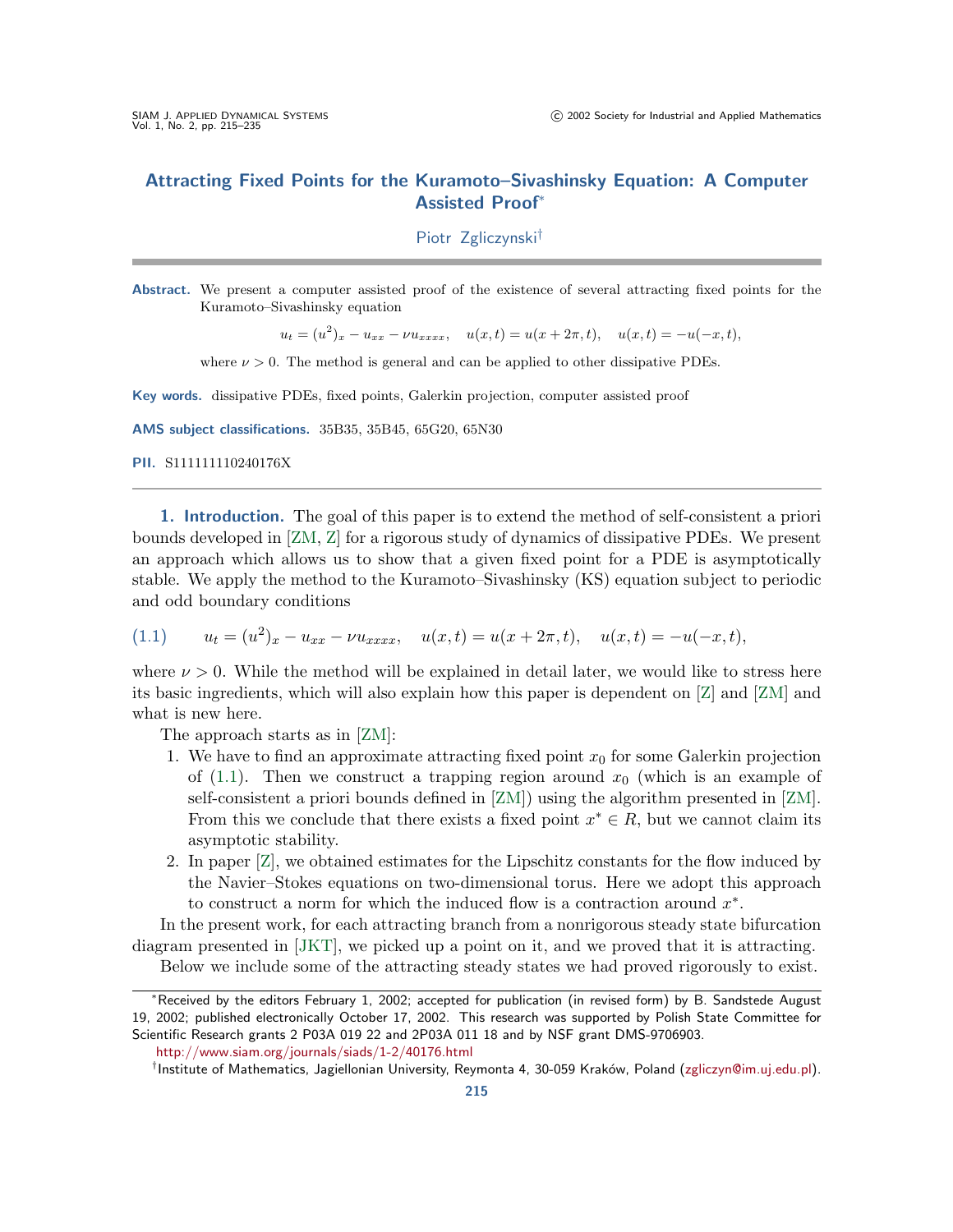- <span id="page-1-0"></span>•  $\nu \in 0.75 + [-10^{-2}, 10^{-2}]$ , two stable unimodal fixed points.
- $\nu \in 0.5 + [-10^{-4}, 10^{-4}]$ , two stable unimodal fixed points.
- $\nu \in 0.3 + [-10^{-4}, 10^{-4}]$ , two stable unimodal fixed points.
- $\nu \in 0.125 + [-10^{-4}, 10^{-4}]$ , one stable bimodal fixed point.
- $\nu \in 0.1 + [-10^{-4}, 10^{-4}]$ , one bimodal stable fixed point.
- $\nu \in 0.08 + [-10^{-6}, 10^{-6}]$ , one bimodal stable fixed point. A pair of stable fixed points close to  $R_3t_2$  (see [\[JKT\]](#page-20-0)).
- $\nu \in 0.062 + [-10^{-6}, 10^{-6}]$ , two stable trimodal points and two stable points from giant branch.
- $\nu \in 0.045 + [-10^{-6}, 10^{-6}], \nu \in 0.04 + [-10^{-7}, 10^{-7}],$  two stable points from giant branch.

In the above listing, when we write that, for  $\nu \in 0.75+[-10^{-2}, 10^{-2}]$ , we have two stable fixed points, this means that, for all  $\nu$  in this interval, these stable fixed points exist. In section [4,](#page-6-0) we present an example of a precise theorem about an existence of a fixed point obtained using our method.

In sections 2 and [3,](#page-3-0) we present the method in detail, and we prove Theorem [3.8,](#page-6-0) which is the main tool in our approach.In section [4,](#page-6-0) we present an example of a precise theorem, give an outline of the algorithm, and present numerical data from the proof.In section [5,](#page-13-0) we derive various estimates for the KS equation required in the rigorous check of assumptions of Theorem [3.8.](#page-6-0)In section [6,](#page-20-0) we discuss the directions in which this work can be extended further.

**2.Uniform convergence of Galerkin projections on a trapping region.** We adopt here the notation used in sections 4 and 5 in [\[Z\]](#page-20-0). Let H be a real Hilbert space. Let  $e_1, e_2, \ldots$  form an orthonormal basis in H.

In what follows, we will quite often denote the elements of  $H$  by  $x$ , and we hope it will not be confused with the space variable in [\(1.1\)](#page-0-0).

Let  $A_n : H \to \mathbb{R}$  denote a projection onto a one-dimensional subspace  $\langle e_n \rangle$ ; i.e.,  $x =$  $\sum A_n(x)e_n$  for all  $x \in H$ . By  $X_n$  we will denote a space spanned by  $\{e_1,\ldots,e_n\}$ . Let  $P_n$ denote the projection onto  $X_n$ ,  $Q_n = I - P_n$ .

For  $x \in \mathbb{R}^n$  or  $x \in H$ , we set |x| to be a standard (Euclidean) norm,  $|x|_{\infty} = \max_i |x_i|$  and  $|x|_1 = \sum_i |x_i|.$ 

We investigate the Galerkin projections of the problem

(2.1) 
$$
x' = F(x) = L(x) + N(x),
$$

where L is a linear operator and N is a nonlinear part of F. We assume that the basis  $e_1, e_2, \ldots$ of H is built from eigenvectors of L. We assume that the corresponding eigenvalues  $\lambda_k$  (i.e.,  $Le_k = \lambda_k e_k$ ) are ordered so that

$$
\lambda_1 \geq \lambda_2 \geq \ldots
$$
 and  $\lim_{k \to \infty} \lambda_k = -\infty$ .

Hence L can have only a finite number of positive eigenvalues.

Definition 2.1. Let  $W \subset H$  and  $F : dom(F) \to H$ , W be closed. We say that W and F satisfy conditions C1, C2, and C3 if the following hold: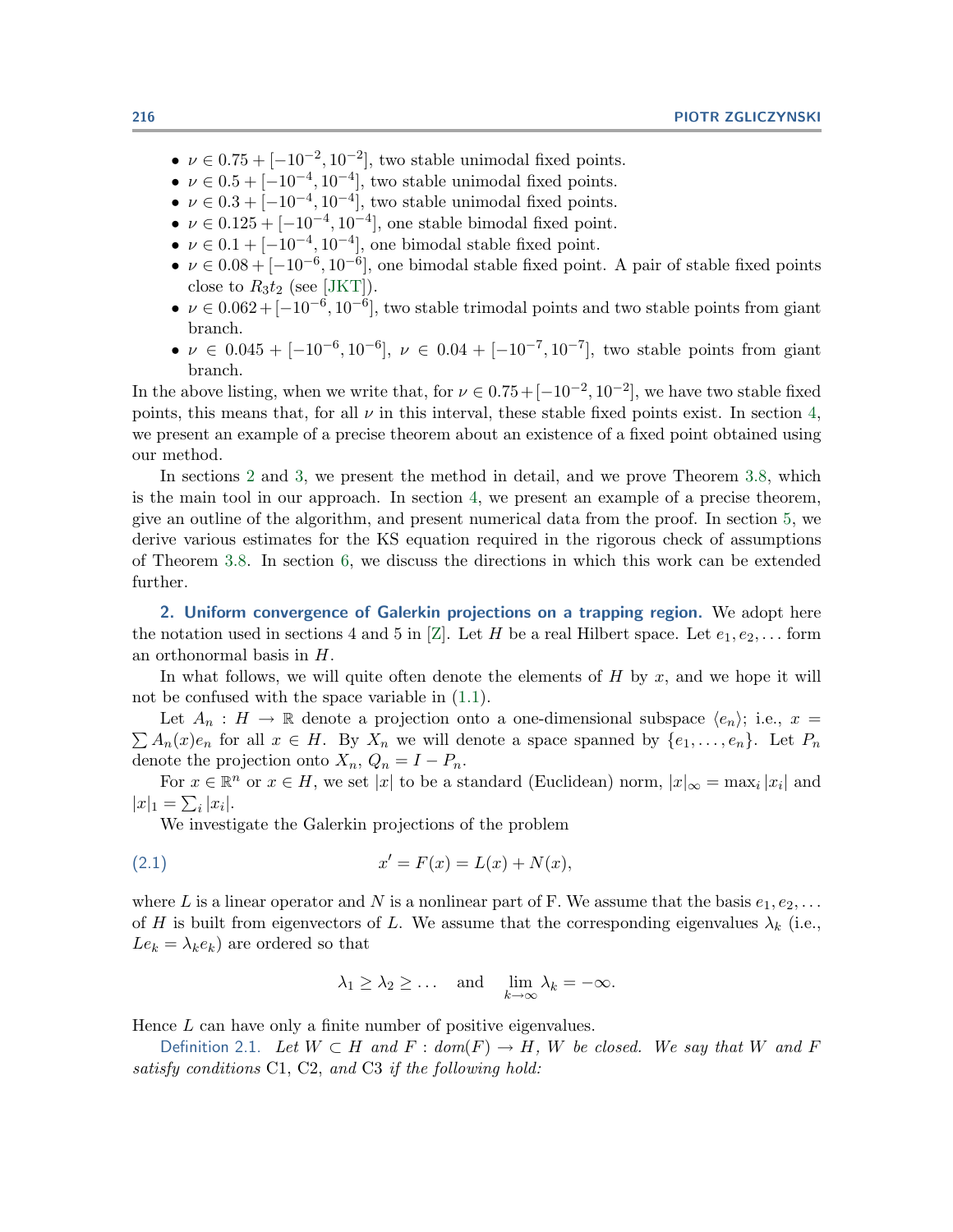<span id="page-2-0"></span>C1. There exists  $M \geq 0$  such that  $P_n(W) \subset W$  for  $n \geq M$ .

C2. Let  $\hat{u_k} = \max_{x \in W} |A_k x|$ . Then  $\hat{u} = \sum \hat{u_k} e_k \in H$ . In particular,  $|\hat{u}| < \infty$ .

C3. The function  $x \mapsto F(x)$  is continuous on W, and  $f = \sum_{k} f_k e_k$ , given by  $f_k =$  $\max_{x \in W} |A_k F(x)|$ , is in H. In particular,  $|f| < \infty$ .

Observe that, if  $W_m \subset X_m$  and  $\{a_k^-, a_k^+\}$  form self-consistent a priori bounds (see [\[ZM,](#page-20-0) Def. 2.1]) for F, then  $W = W_m \oplus \prod_{k=m+1}^{\infty} [a_k, a_k^+]$  and F satisfy conditions C1, C2, and C3.

Definition 2.2. We say that  $W \subset H$  and  $F = N + L$  satisfy condition D if, for any i, j, the function

$$
\frac{\partial N_i}{\partial x_j} : W \to \mathbb{R}
$$

is continuous and the following condition holds:

D. There exists  $l \in \mathbb{R}$  such that, for all  $k = 1, 2, \ldots$ ,

(2.3) 
$$
1/2 \sum_{i=1}^{\infty} \left| \frac{\partial N_k}{\partial x_i} \right| (W) + 1/2 \sum_{i=1}^{\infty} \left| \frac{\partial N_i}{\partial x_k} \right| (W) + \lambda_k \le l.
$$

The main idea behind condition D is to ensure that Lipschitz constants of flows induced by Galerkin projections of  $(2.1)$  are uniformly bounded. (See the proof of Theorem 13 in  $[Z]$ for more details.)

Definition 2.3. Consider an ODE

$$
(2.4) \t\t x' = f(x),
$$

where  $x \in \mathbb{R}^n$ . The compact set  $W \subset \mathbb{R}^n$  is called a trapping region for (2.4) if, for any solution  $x(t)$  of (2.4), if  $x(0) \in W$ , then  $x(t) \in W$  for all  $t > 0$ .

The following easy lemma was used throughout this paper as a criterion for a set to be a trapping region.

Lemma 2.4. Assume that  $W$  is a closure of an open set, with a piecewise smooth boundary. For any  $x \in \partial W$ , let  $\nu(x)$  denote an outward normal vector to  $\partial W$ .

If, for all  $x \in \partial W$ , we have  $\nu(x) \cdot f(x) < 0$ , then W is a trapping region for (2.4).

The following theorem was proved in [\[Z\]](#page-20-0).

Theorem 2.5 (see [\[Z,](#page-20-0) Theorem 13]). Assume that  $R \subset H$  and F satisfy conditions C1, C2, C3, and D and that R is convex. Assume that  $P_n(R)$  is a trapping region for the n-dimensional Galerkin projection of [\(2.1\)](#page-1-0) for all  $n>M_1$ . Then the following hold.

- 1. Uniform convergence and existence. For a fixed  $x_0 \in R$ , let  $x_n : [0, \infty] \to P_n(R)$  be a solution of  $x' = P_n(F(x))$ ,  $x(0) = P_n x_0$ . Then  $x_n$  converges uniformly on compact intervals to a function  $x^* : [0, \infty] \to R$ , which is a solution of [\(2.1\)](#page-1-0), and  $x^*(0) = x_0$ . The convergence of  $x_n$  on compact time intervals is uniform with respect to  $x_0 \in R$ .
- 2. Uniqueness within R. There exists only one solution of the initial value problem  $(2.1)$ ,  $x(0) = x_0$  for any  $x_0 \in R$ , such that  $x(t) \in R$  for  $t > 0$ .
- 3. Lipschitz constant. Let  $x : [0, \infty] \to R$  and  $y : [0, \infty] \to R$  be solutions of [\(2.1\)](#page-1-0); then

$$
|y(t) - x(t)| \le e^{lt} |x(0) - y(0)|.
$$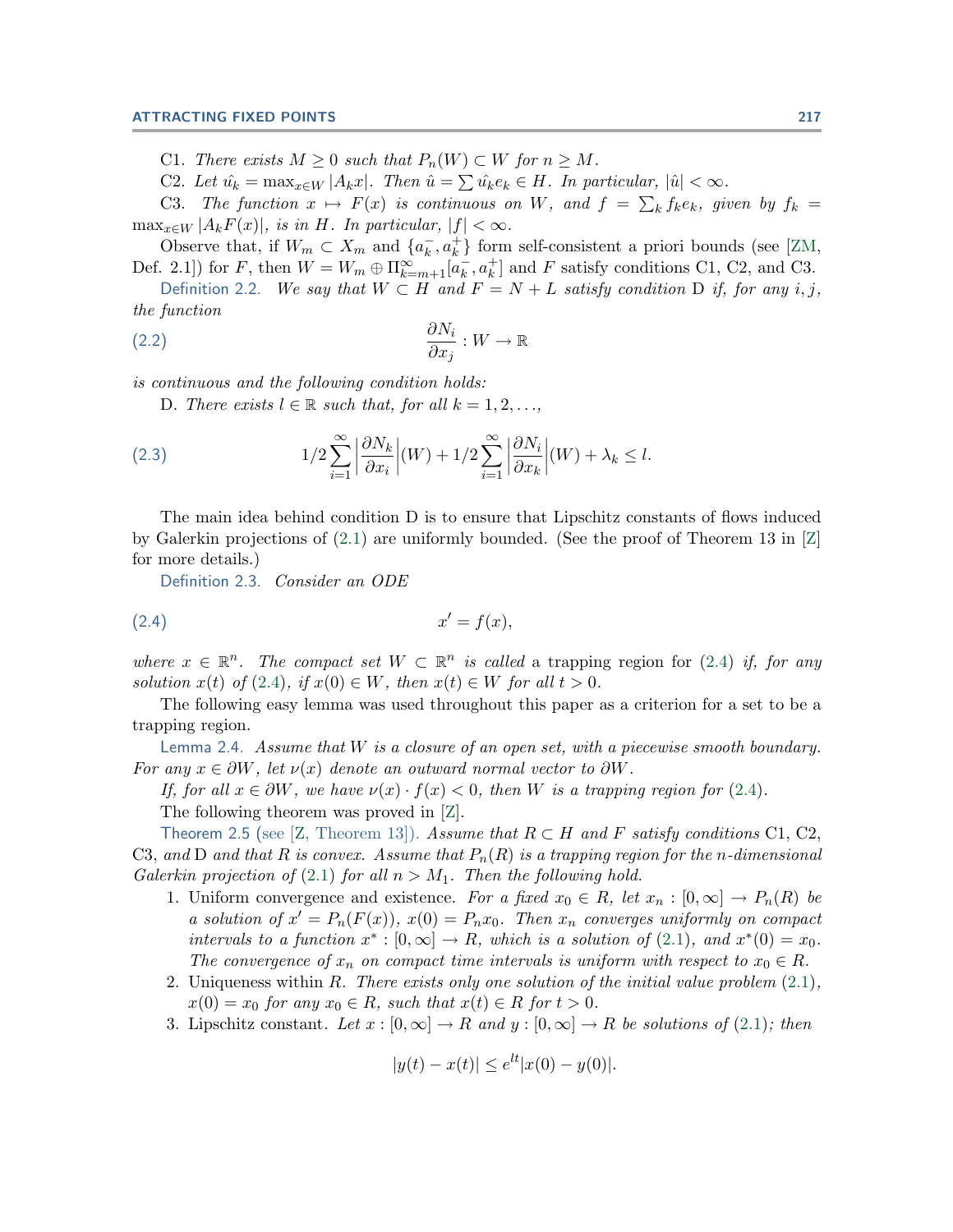- <span id="page-3-0"></span>4. Semidynamical system. The map  $\varphi : \mathbb{R}_+ \times R \to R$ , where  $\varphi(\cdot, x_0)$  is a unique solution of [\(2.1\)](#page-1-0), such that  $\varphi(0, x_0) = x_0$ , defines a semidynamical system on R; namely,
	- $\varphi$  *is continuous,*
	- $-\varphi(0,x)=x, \text{ and}$
	- $-\varphi(t,\varphi(s,x))=\varphi(t+s,x).$

In the context of this paper, the statement about the Lipschitz constant in Theorem [2.5](#page-2-0) is of special importance.We can formulate it as

(2.5) 
$$
|\varphi(t,x) - \varphi(t,y)| \le e^{lt}|x - y|, \quad t \ge 0,
$$

where l is given in condition D and  $x, y \in R$ .

Assume that we have a trapping region, R, satisfying the assumptions of Theorem [2.5.](#page-2-0) The next step is to prove that the induced semiflow is contracting. This may be hard to achieve in the original norm, but, in section 3, we construct another norm (similar to the  $\lvert \cdot \rvert_{\infty}$ -norm) for which we are able to show that (2.5) holds with  $l < 0$  for the steady states for the KS equation mentioned in the introduction.

**3.Diagonalization and construction of a "contracting" norm.** As was mentioned in section [2,](#page-1-0) we would like to construct a "contracting" norm on trapping region  $R$  (  $l < 0$  in  $(2.5)$ .

**3.1. Block decomposition.** Our construction will be based on the approximate diagonalization of the matrix  $\frac{\partial F}{\partial x}$ . We want this matrix to be dominated by diagonal terms. This is achieved by an approximate diagonalization in case of real eigenvalues.The case of the complex eigenvalues forces us to consider blocks on the diagonal.We formalize this as follows.

Definition 3.1. A decomposition of H into a sum of subspaces is called a block decomposition of H if the following conditions are satisfied.

- 1.  $H = \bigoplus_i H_i$ .
- 2. For every i,  $h_i = \dim H_i \le h_{\max} < \infty$ .
- 3. For every i,  $H_i = \langle e_{i_1}, e_{i_2}, \ldots, e_{i_{h_i}} \rangle$ .
- 4. If dim  $H = \infty$ , then there exists k such that, for  $i > k$ ,  $h_i = 1$ .

For a block decomposition of  $H$ , we adopt the following notation, which makes a distinction between blocks and one-dimensional subspaces spanned by  $\langle e_i \rangle$ . For the blocks, we use  $H_{(i)} =$  $\langle e_{i_1},\ldots e_{i_k}\rangle$ , where  $(i)=(i_1,\ldots i_k)$ . The symbol  $H_i$  will always mean the subspace generated by  $e_i$ . For one-dimensional block  $(i)$ , we adopt the following convention: the only element of  $(i)$  will be denoted by the same letter i.

For a given block decomposition of  $H$  and block  $(i)$ , we set

$$
\dim(i) = \dim H_{(i)}.
$$

For any  $x \in H$ , by  $x_{(i)}$  we will denote a projection of x onto  $H_{(i)}$ . For any a and  $(i)$  $(i_1,\ldots,i_k)$ , we will say that  $(i) \leq a$  if  $i_s \leq a$  for all  $s = 1,\ldots,k$ , and we say that  $(i) > a$  if  $i_s > a$  for all  $s = 1, \ldots, k$ .

On each component  $H_{(i)}$ , we will use a norm induced from H. By  $P_{(i)}$  we will denote an orthogonal projection onto  $H_{(i)}$ . By  $\text{Lin}(H_{(i)}, H_{(j)})$  we denote a set of all linear maps from  $H_{(i)}$  to  $H_{(j)}$  equipped with an operator norm  $|A| = \max_{|v|=1, v \in H_{(i)}} |Av|$ .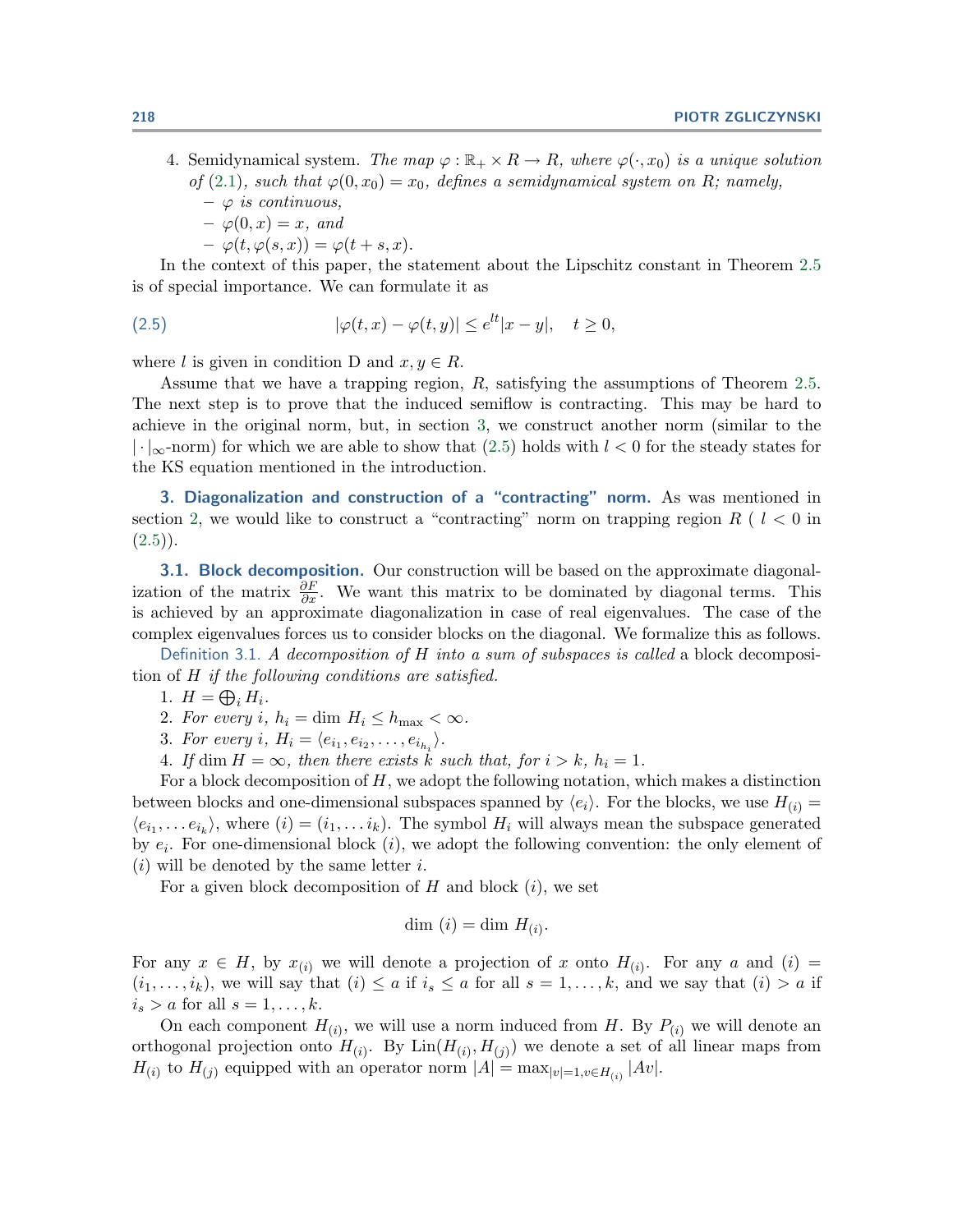We have the following easy lemma.

<span id="page-4-0"></span>Lemma 3.2. Assume that we have a block decomposition of H, and let  $W \subset H$ . If, for any  $k, l$ , the function

$$
\frac{\partial F_k}{\partial x_l}: W \to \mathbb{R}
$$

is continuous, then, for every  $(i)$  and  $(j)$ , the map

$$
\frac{\partial F_{(i)}}{\partial x_{(j)}}: W \to Lin(H_{(j)}, H_{(i)}) \approx \mathbb{R}^{\dim (j) \times \dim (i)}
$$

is continuous.

For any square matrix  $Q \in \mathbb{R}^{\dim H \times \dim H}$  (a linear map  $Q : \text{dom}(Q) \to H$ ) and for any blocks  $(i), (j)$ , we define a matrix  $Q_{(i)(j)}$  as the matrix corresponding to an induced linear map  $Q_{(i)(j)}$ :  $H_{(j)} \to H_{(i)}$  given by  $Q_{(i)(j)}(x) = P_{(i)}(QP_{(j)}x)$ .

**3.2. A block-infinity norm for block decomposition.** For a fixed block decomposition of  $H$ , we define the norm (the block-infinity norm) by

(3.1) 
$$
|x|_{b,\infty} = \max_{(i)} |P_{(i)}x|.
$$

We have the following easy lemma.

Lemma 3.3. Assume that  $W \subset H$ , W is closed and satisfies condition C2. Then on W the convergence in the norm  $|\cdot|$  is equivalent to the convergence in the norm  $|\cdot|_{b,\infty}$ ; namely, for any sequence  $\{x_n\} \subset W$ ,  $|x_n - x^*| \to 0$  if and only if  $|x_n - x^*|_{b,\infty} \to 0$ .

Now we turn to the computation of the logarithmic norm for  $|\cdot|_{b,\infty}$ .

For any norm  $\|\cdot\|$  on  $\mathbb{R}^n$  following [\[HNW\]](#page-20-0), we introduce the notion of the logarithmic norm of a matrix by the following definition.

Definition 3.4. Let  $Q$  be a square matrix; then we call

(3.2) 
$$
\mu(Q) = \limsup_{h>0, h\to 0} \frac{\|I + hQ\| - 1}{h}
$$

the logarithmic norm of Q. Definition 3.4 differs slightly from Definition I.10.4 in [\[HNW\]](#page-20-0) because, to avoid a question of the existence of the limit in (3.2), we use the lim sup.

By  $\mu(Q)$  we denote the logarithmic norm induced by the Euclidean norm, and for all other norms we will use a subscript identifying it.

The following theorem was proved in [\[HNW\]](#page-20-0).

Theorem 3.5 (see  $[HNW, Th. I.10.5]$  $[HNW, Th. I.10.5]$ ). The logarithmic norm is obtained by the following formulas:

(3.3) 
$$
\mu(Q) = \text{the largest eigenvalue of } 1/2(Q + Q^T),
$$

(3.4) 
$$
\mu_{\infty}(Q) = \max_{k} \left( q_{kk} + \sum_{i,i \neq k} |q_{ki}| \right),
$$

(3.5) 
$$
\mu_1(Q) = \max_i \left( q_{ii} + \sum_{k,k \neq i} |q_{ki}| \right).
$$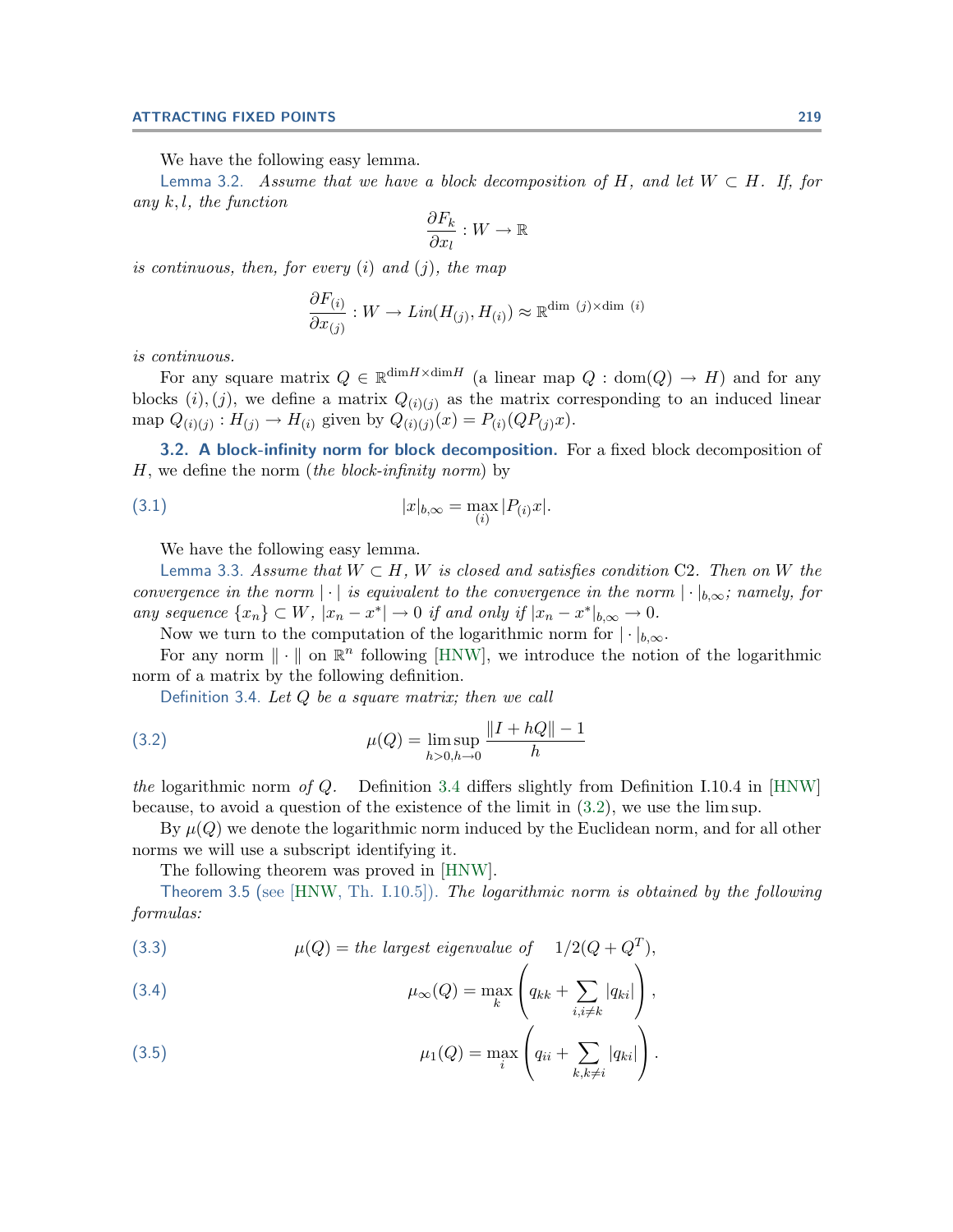<span id="page-5-0"></span>The next lemma tells us how to compute the logarithmic norm induced by the blockinfinity norm.

Lemma 3.6. Assume that we have a block decomposition of  $\mathbb{R}^n$ ; then

(3.6) 
$$
\mu_{b,\infty}(Q) \leq \max_{(i)} \left( \mu(Q_{(i)(i)}) + \sum_{(k) \neq (i)} |Q_{(i)(k)}| \right).
$$

*Proof.* Since, for any  $h > 0$ , (i), and  $x \in \mathbb{R}^n$ , we have

$$
|P_{(i)}(I+hQ)x| = \left| \left(I_{(i)(i)} + hQ_{(i)(i)}\right)x_{(i)} + h \sum_{(j),(j)\neq(i)} Q_{(i)(j)}x_{(j)} \right|
$$
  
\n
$$
\leq \left| \left(I_{(i)(i)} + hQ_{(i)(i)}\right)x_{(i)} \right| + h \sum_{(j),(j)\neq(i)} \left| Q_{(i)(j)}x_{(j)} \right|
$$
  
\n
$$
\leq \left( \left| I_{(i)(i)} + hQ_{(i)(i)} \right| + h \sum_{(j),(j)\neq(i)} \left| Q_{(i)(j)} \right| \right) |x|_{b,\infty},
$$

then

$$
(3.7) \qquad |(I+hQ)|_{b,\infty} \leq \max_{(i)} \left( \left| I_{(i)(i)} + hQ_{(i)(i)} \right| + h \sum_{(j),(j)\neq(i)} \left| Q_{(i)(j)} \right| \right).
$$

From the above equation and the definition of the logarithmic norm, one easily obtains the assertion of the theorem.

From Theorem [3.5,](#page-4-0) it follows that, when all blocks are one-dimensional, we have an equality in (3.6), but observe that this is not true in general as is shown by the following example.

Let  $n = 4$ . Consider the blocks  $(e_1, e_2), (e_3)$ , and  $(e_4)$  and the matrix

$$
(3.8) \tQ = \begin{bmatrix} 0 & 0 & 1 & 1 \\ 0 & 0 & -1 & 1 \\ 0 & 0 & 0 & 0 \\ 0 & 0 & 0 & 0 \end{bmatrix}.
$$

An easy computation shows that

$$
\mu_{b,\infty}(Q) = 2 < \max_{(i)} \left( \mu(Q_{(i)(i)}) + \sum_{(k) \neq (i)} |Q_{(i)(k)}| \right) = 2\sqrt{2}.
$$

**3.3. Lipschitz constants in block-infinity norm and main theorem .** The following theorem has exactly the same proof as Theorem 13 in  $[Z]$ . The only difference is that the standard norm in  $H$  is replaced by the block-infinity norm.

Theorem 3.7. Assume that  $R \subset H$ , R is convex, and F satisfies conditions C1, C2, and C3. Assume that we have a block decomposition of H such that condition Db holds.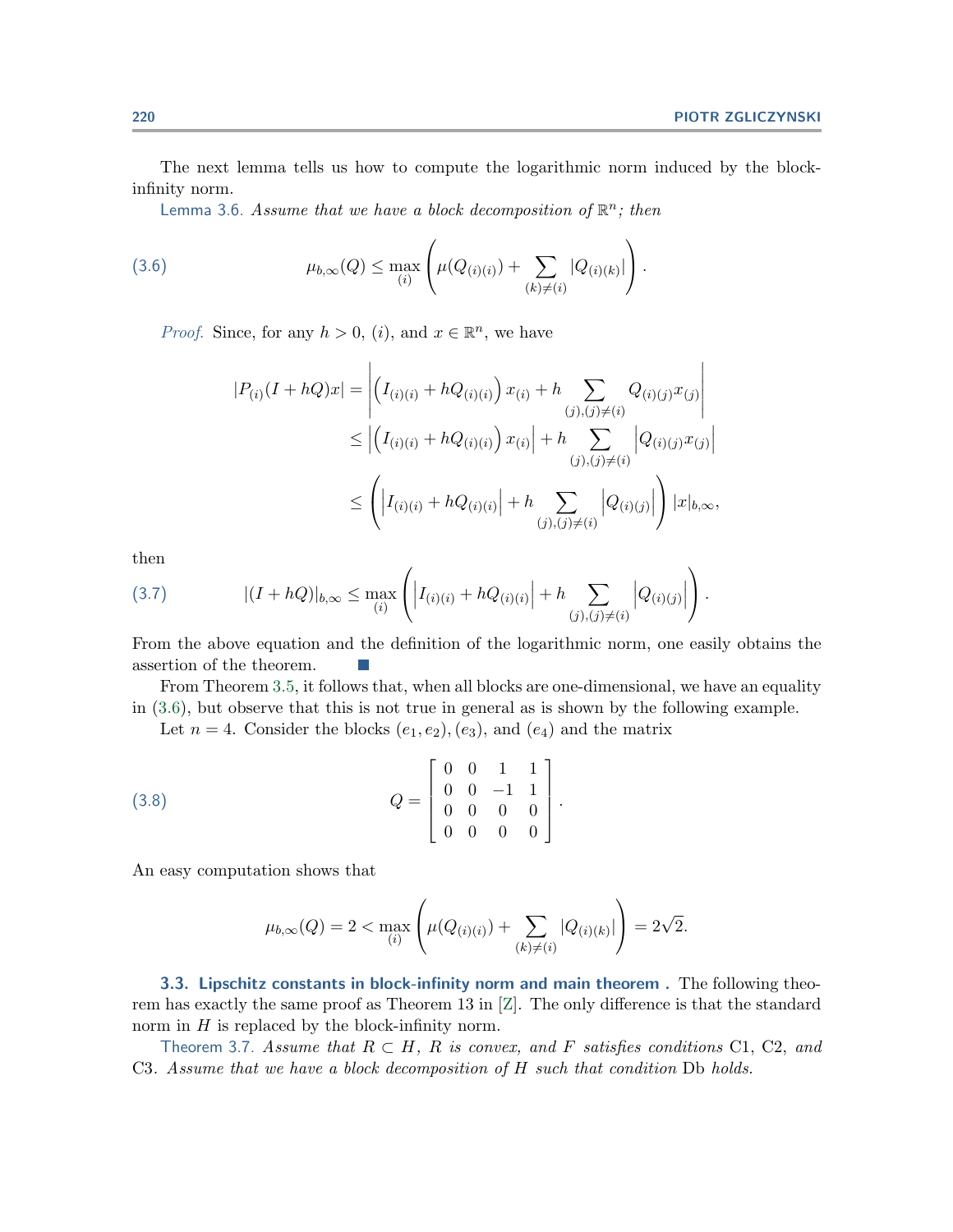<span id="page-6-0"></span>Db. There exists  $l \in \mathbb{R}$  such that, for any (i) and  $x \in R$ ,

$$
\mu\left(\frac{\partial F_{(i)}}{\partial x_{(i)}}(x)\right) + \sum_{(k), (k) \neq (i)} \left|\frac{\partial F_{(i)}}{\partial x_{(k)}}(x)\right| \leq l.
$$

Assume that  $P_n(R)$  is a trapping region for the n-dimensional Galerkin projection of [\(2.1\)](#page-1-0) for all  $n>M_1$ . Then the following hold.

- 1. Uniform convergence and existence. For a fixed  $x_0 \in R$ , let  $x_n : [0, \infty] \to P_n(R)$  be a solution of  $x' = P_n(F(x))$ ,  $x(0) = P_n x_0$ . Then  $x_n$  converges uniformly in a maxinfinity norm on compact intervals to a function  $x^* : [0, \infty] \to R$ , which is a solution of [\(2.1\)](#page-1-0) and  $x*(0) = x_0$ . The convergence of  $x_n$  on compact time intervals is uniform with respect to  $x_0 \in R$ .
- 2. Uniqueness within R. There exists only one solution of the initial value problem  $(2.1)$ ,  $x(0) = x_0$  for any  $x_0 \in R$ , such that  $x(t) \in R$  for  $t > 0$ .
- 3. Lipschitz constant. Let  $x : [0, \infty] \to R$  and  $y : [0, \infty] \to R$  be solutions of [\(2.1\)](#page-1-0); then

$$
|y(t) - x(t)|_{b,\infty} \le e^{lt} |x(0) - y(0)|_{b,\infty}.
$$

- 4. Semidynamical system. The map  $\varphi : \mathbb{R}_+ \times R \to R$ , where  $\varphi(\cdot, x_0)$  is a unique solution of [\(2.1\)](#page-1-0), such that  $\varphi(0, x_0) = x_0$ , defines a semidynamical system on R; namely,
	- $\varphi$  *is continuous,*
	- $-\varphi(0,x)=x,$
	- $-\varphi(t,\varphi(s,x))=\varphi(t+s,x).$

The following theorem is the main tool in proving an existence of attracting fixed points.

Theorem 3.8. We use the same assumptions on  $R,F$  and a block decomposition of H as in Theorem [3.7](#page-5-0). Assume that  $l < 0$ .

Then there exists a fixed point for [\(2.1\)](#page-1-0),  $x^* \in R$ , unique in R, such that, for every  $y \in R$ ,

$$
|\varphi(t,y) - x^*|_{b,\infty} \le e^{lt} |y - x^*|_{b,\infty} \quad \text{for } t \ge 0,
$$
  

$$
\lim_{t \to \infty} \varphi(t,y) = x^*.
$$

*Proof.* It is enough to prove the existence of  $x^* \in R$  such that  $F(x^*) = 0$  because the uniqueness in R and all other assertions follow directly from the assumption  $l < 0$  and the Lipschitz constant estimates given in Theorem [3.7.](#page-5-0)

It is easy to see that, for all  $n>M_1$ , there exists  $x_n \in P_nR$ , a fixed point for the nth Galerkin projection. Passing to the limit with  $n$  (by picking a subsequence eventually), we obtain  $x^*$  (see [\[ZM,](#page-20-0) Thm 2.16] for details).

**4.An example of a theorem and a description of an algorithm.** In this section, we present an example of a theorem we prove using our method, give a description of an algorithm, and provide some numerical data from the proof.

Theorem 4.1. Let

 $u(x) = -2(0.711691\sin(x) - 0.123059\sin(2x) + 0.01011\sin(3x))$ .

For any  $\nu \in 0.75 + [-10^{-2}, 10^{-2}]$ , there exists an equilibrium solution  $u_{\nu}(x)$  to [\(1.1\)](#page-0-0) such that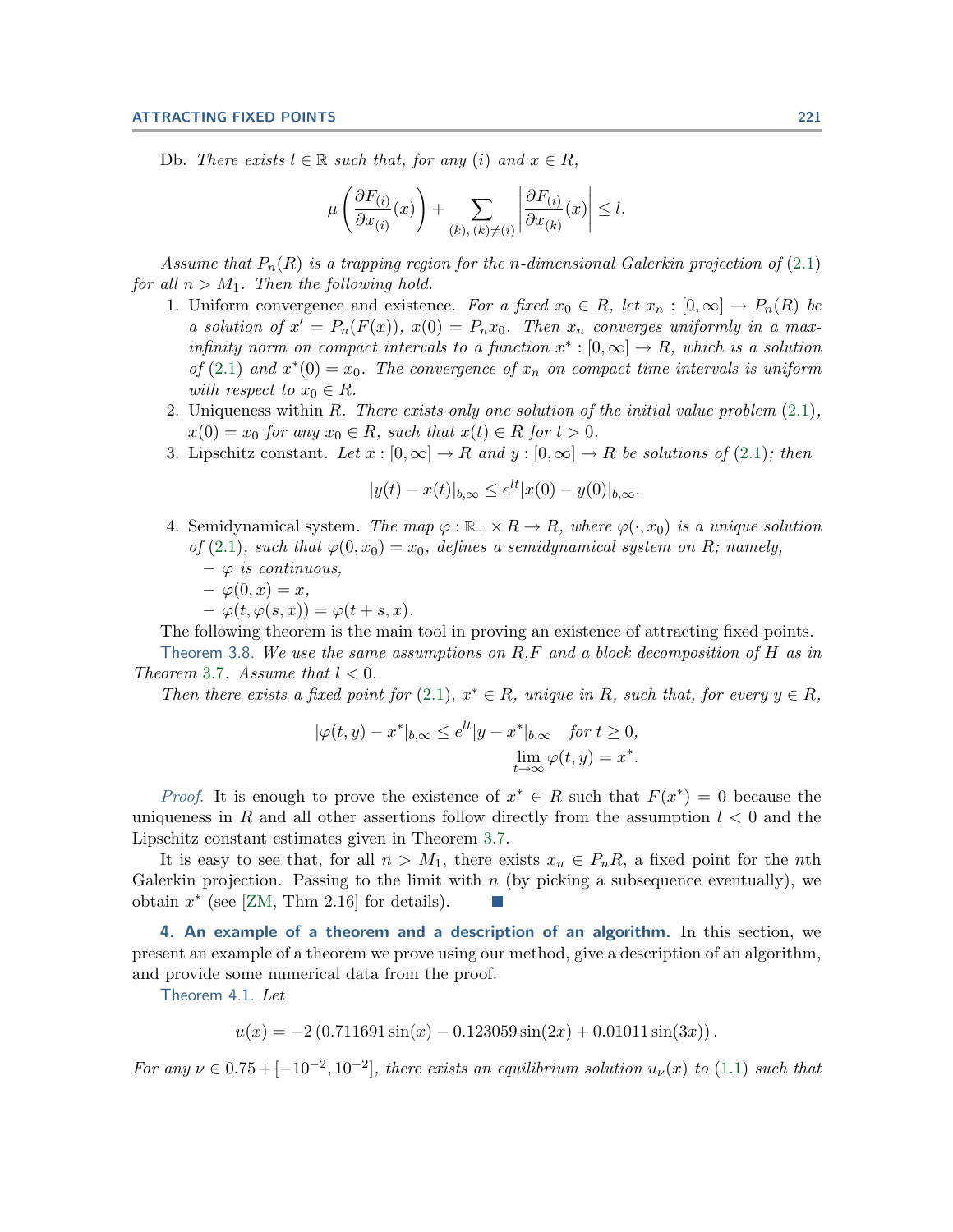<span id="page-7-0"></span>•  $u_{\nu}$  is attracting,

•  $||u_{\nu} - u||_{L^2} \le 0.104$ ,  $||\partial_x u_{\nu} - \partial_x u||_{L^2} \le 0.132$ , and  $||u_{\nu} - u||_{C^0} \le 0.084$ .

The attracting fixed point from the above theorem had already been discovered (nonrigorously) by Jolly, Kevrekidis, and Titi in [\[JKT\]](#page-20-0).In the terminology used there, this is a unimodal fixed point.

The proof consists of two parts.

1.The first part is a construction of topologically self-consistent a priori bounds (see Definition 2.11 in [\[ZM\]](#page-20-0)) for the KS equation, i.e.,  $W \subset X_m$  and  $\{a_k, a_k^+\}_{k>m}$ , an isolating block  $N \subset W$  with empty exit set. We define a set R given by

(4.1) 
$$
R = N \oplus \Pi_{k=m+1}^{\infty} [a_k^-, a_k^+].
$$

From the construction, it follows that  $P_n(R)$  is a trapping region for the *n*th Galerkin projection of the KS equation for  $n \geq m$ .

From the results in [\[ZM\]](#page-20-0), it follows that there exists  $u<sub>\nu</sub> \in R$  such that  $F(u<sub>\nu</sub>) = 0$ .

2. The second part is the computation of l. Now, if  $l < 0$ , then from Theorem [3.8](#page-6-0) it follows that  $u_{\nu}$  is attracting.

The method of construction of the tail in self-consistent bounds, i.e., the numbers  $a_k^{\pm}$  for  $k>m$ , is described in section 3.3 in [\[ZM\]](#page-20-0), but the construction of an isolating block N was not presented there; therefore, we present an outline of this algorithm here.

First, we introduce some notation and fix some terminology.We recall condition C4a from  $[ZM]$ :

C4a. Let  $u \in W \oplus \Pi_{k=m+1}^{\infty} [a_k^-, a_k^+]$ . Then, for  $k > m$ ,

(4.2) 
$$
A_k u = a_k^+ \Rightarrow A_k F_\nu(u) < 0,
$$

(4.3) 
$$
A_k u = a_k^- \Rightarrow A_k F_\nu(u) > 0.
$$

Definition 4.2. In the context of a block-decomposition of a finite-dimensional space,  $H =$  $\bigoplus H_{(i)}$ , we consider a system of differential inclusions, which is a product of inclusions for each block of the form

$$
(4.4) \t x'_k \in \lambda_k x_k + (b_k, B_k)
$$

or a two-dimensional block  $(k)=(k_1, k_2)$ ,

(4.5) 
$$
x'_{k_1} \in \alpha_{(k)} x_{k_1} - \beta_{(k)} x_{k_2} + (b_{k_1}, B_{k_1}),
$$

$$
x'_{k_1} \in -\beta_{(k)} x_{k_1} + \alpha_{(k)} x_{k_2} + (b_{k_2}, B_{k_2}).
$$

Let  $N = \bigoplus N_{(i)}$ , where  $N_{(i)} \subset H_{(i)}$  and

$$
N_{(i)} = [n_{(i)}^-, n_{(i)}^+] \t\t if \dim(i) = 1,N_{(i)} = \overline{B}(0, n_{(i)}) \t\t if \dim(i) = 2.
$$

We will say that we have an isolation for the  $(k)$ -block on N if the following hold:

(4.6) 
$$
\lambda_k n_k^+ + (b_k, B_k) < 0, \qquad \lambda_k n_k^- + (b_k, B_k) > 0 \qquad \text{if } \dim(k) = 1.
$$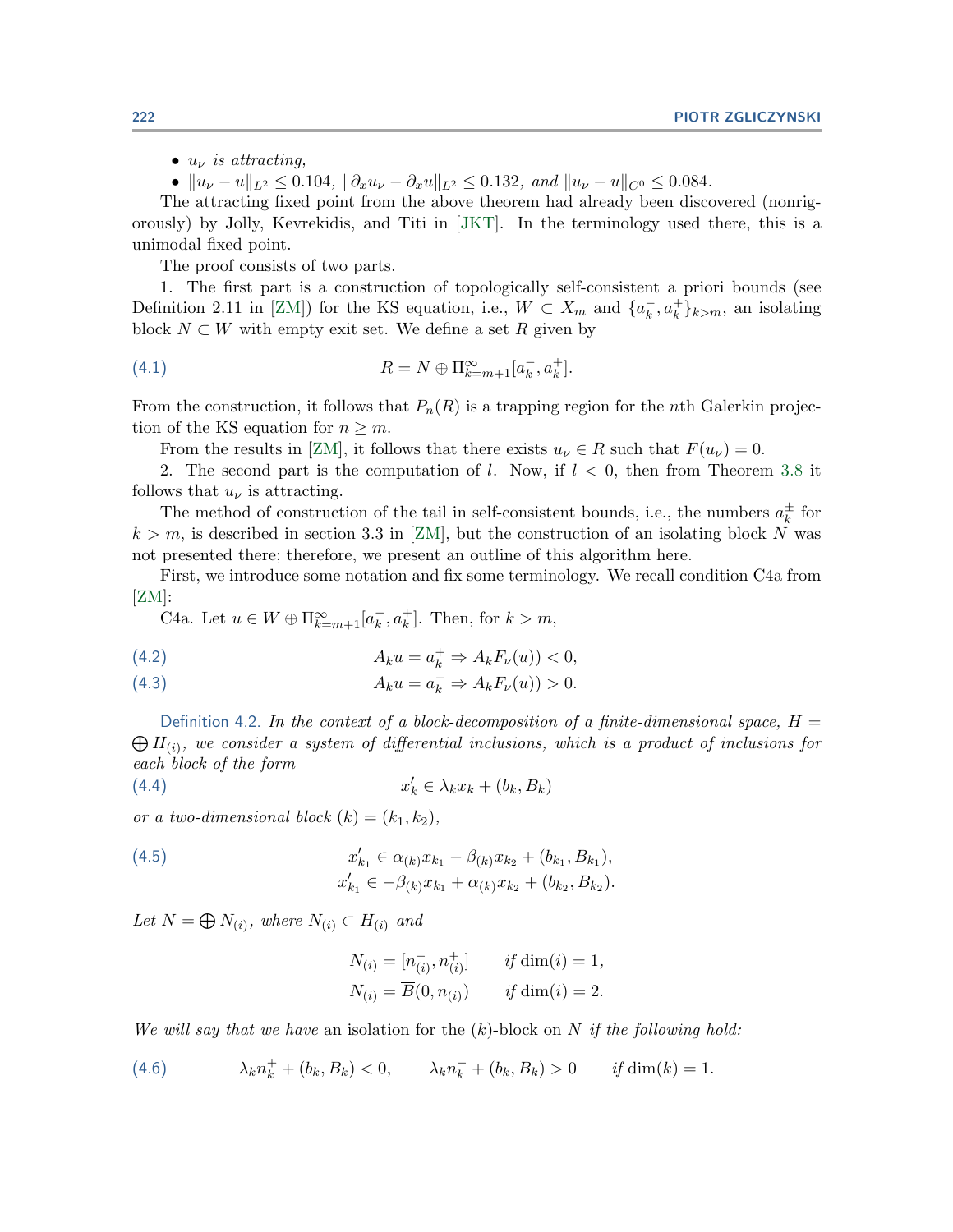<span id="page-8-0"></span>If  $\dim(k)=2$ , we require that

(4.7) 
$$
\lambda_{(k)} n_{(k)} + \sqrt{(b_{k_1}, B_{k_1})^2 + (b_{k_2}, B_{k_2})^2} < 0.
$$

The following easy lemma explains why we care for an isolation.

Lemma 4.3. Let a block decomposition of  $H$ , set  $N$ , and differential inclusions be as in Definition [4.2](#page-7-0). If we have an isolation for all blocks on  $N$ , then the set  $N$  is a trapping region. (In particular, it is an isolating block.)

We perform our computations in an interval arithmetic  $\text{[Mo]}$  $\text{[Mo]}$  $\text{[Mo]}$ . We use the following notation and conventions.

By arabic letters we denote both single-valued objects like vectors, real numbers, and matrices and sets of these objects. Sometimes we will use square brackets, for example,  $[r]$ , to denote sets. Usually this will be some set constructed in an algorithm. In situations when we want to stress that we have a set in a formula involving both single-valued objects and sets together, we would rather use square brackets; hence we prefer to write  $[S]$  instead of S to represent a set. From this point of view,  $[S]$  and S are different symbols in the alphabet used to name variables, and, formally, there is no relation between the set represented by  $[S]$  and the object represented by S. Sometimes both variables  $[S]$  and S are used simultaneously; usually  $S \in [S]$  in this situation, but this is always stated explicitly.

For a set  $[S]$  by  $[S]_I$ , we denote an interval hull of  $[S]$ , i.e., the smallest product of intervals containing [S]. The symbol hull $(x_1,\ldots,x_k)$  will denote an interval hull of intervals  $x_1,\ldots,x_k$ . For any interval set  $[S]=[S]_I$ , by m( $[S]$ ) we will denote a center point of  $[S]_I$ . For any interval  $[a, b]$ , we define a diameter by diam( $[a, b]$ ) = b – a. For an interval vector or an interval matrix  $[S]=[S]_I$ , by diam  $([S])$  we will denote the maximum of diameters of its components. For an interval  $[x^-, x^+]$ , we set  $right([x^-, x^+]) = x^+$  and  $left([x^-, x^+]) = x^-$ .

## **4.1. A detailed outline of an algorithm.**

Input data:

- $\bullet$  m, M are dimensions describing self-consistent bounds.
- $[\nu] = \nu_0 + [-\delta \nu, \delta \nu]$  is a range of parameters.
- $x_0 \in \mathbb{R}^m$  such that  $P_m F_{\nu_0}(x_0) \approx 0$ ; this is our candidate for a fixed point.
- $\Delta$  is a parameter defining an initial size of N.

1. An approximate diagonalization of  $dP_mF_{\nu_0}(x_0)$ , a generation of new coordinates in  $X_m = \mathbb{R}^m$ , and a block decomposition of H. From an approximate diagonalization of  $dP_mF_{\nu_0}(x_0)$ , we obtain new coordinates, which will be called the block coordinates. The coordinates  $a_k$  will be referred to as the standard coordinates.The block coordinates are obtained from standard coordinates through an affine transformation  $T : \mathbb{R}^m \to \mathbb{R}^m$ ,

(4.8) 
$$
T(x) = T_l(x - x_0),
$$

where  $T_l \in \mathbb{R}^{m \times m}$ .

We define a block decomposition of  $H = \bigoplus_{(i)} H_i$  such that, for  $(i) > m$ , all blocks are given by  $H_{(i)} = \langle e_i \rangle$ ; for  $(i) < m$ , each block  $H_{(i)}$  is an eigenspace of  $dP_mF_{\nu_0}(x_0)$ . Complex eigenvalues give rise to two-dimensional blocks and real eigenvalues to one-dimensional blocks.Eigenvectors from one-dimensional blocks are normalized to a unit length; in a twodimensional block, the length of a longer vector from the pair is normalized to one.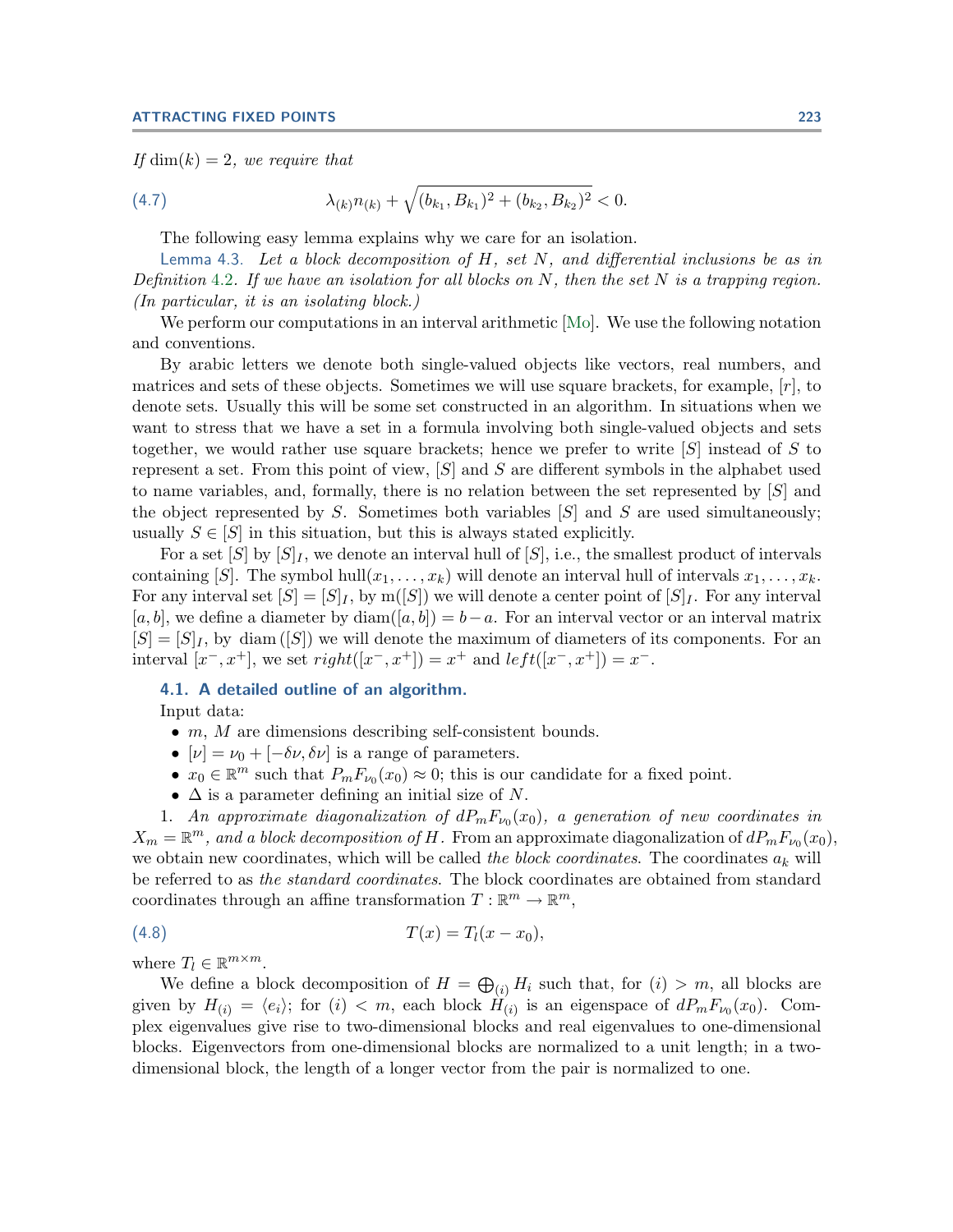<span id="page-9-0"></span>From now on, we will change the norm in H so that the blocks  $H_{(i)}$  become orthogonal and, for two-dimensional blocks, the real and the imaginary parts of a complex eigenvector are orthogonal.

- 2.Preparation for the main loop:
	- An initialization of variables Iso[k],  $1 \leq k \leq m$ . We set Iso[k] = 0. It will later become true (i.e., equal to 1) if we will have an isolation for the block containing a kth variable).
	- An initialization of our initial guess for  $N = \bigoplus_{(i) \le m} N_{(i)}$ , where  $N_{(i)} \subset H_{(i)}$ . We set

$$
N_{(i)} = [n_{(i)}^-, n_{(i)}^+] = [-\Delta, \Delta] \quad \text{if } \dim(i) = 1,
$$
  

$$
N_{(i)} = \overline{B}(0, n_{(i)}) = \overline{B}(0, \Delta) \quad \text{if } \dim(i) = 2.
$$

- 3.Main loop:
	- An initialization of a local variable iso-change  $= 0$ . The variable iso-change tells us if there is any new isolation for  $1 \leq k \leq m$  or if our set N has changed, giving us the chance that repeating a loop once again will result in a better tail, which may produce new isolations.
	- A computation of W.  $W = [T^{-1}(N)]_I$ . It is enough to define W as  $W = T^{-1}(N)$ , i.e., the set  $N$  in standard coordinates. However, if we evaluate this formula in interval arithmetics, we obtain the set  $[T^{-1}N]_I$ , which is larger than  $T^{-1}(N)$  due to round-off errors and the wrapping effect [\[Mo\]](#page-20-0).
	- A generation of self-consistent tail. Using formulas derived in section 3 in  $[ZM]$ , for the current values of W, m, M, we find  $\{a_k^-, a_k^+\}$  such that conditions C1, C2, C3, and C4a are satisfied on  $W \oplus \Pi_{k=m+1}^{\infty} [a_k^-, a_k^+]$ . In principle, the procedure of generation  $\{a_k^{\pm}\}\$  may fail; in this case, we interrupt the

algorithm and return fail. • A computation of an influence of the tail  $V = \prod_{k=m+1}^{\infty} [a_k^-, a_k^+]$  onto the m-dimensional

Galerkin projection. Using formulas from section 3 in [\[ZM\]](#page-20-0), we find an interval vector  $[\epsilon] \subset \mathbb{R}^n$  such that

(4.9) 
$$
P_m(F_{\nu}(x)) - P_m(F_{\nu}(P_m x)) \subset [\epsilon] \quad \text{for } x \in W \oplus V.
$$

Our goal for the next step is to construct an isolating block  $N$  for an equation (in fact a differential inclusion)

(4.10) 
$$
x' \in P_m(F_{\nu}(x)) + [\epsilon], \quad \text{where } x \in W.
$$

• A transformation of  $(4.10)$  to the block coordinates and "an interval diagonalization." We transform (4.10) into the block coordinates; as a result, we obtain for  $\nu \in \nu_0 +$  $[-\delta \nu, \delta \nu]$ , for one-dimensional blocks  $(i)$ ,

(4.11) 
$$
x'_{i} \in \lambda_{i}(\nu)x_{i} + f_{i}(x) + [\tilde{\epsilon}_{i}]
$$

and, for two-dimensional blocks  $(i)=(i_1, i_2),$ 

(4.12) 
$$
x'_{i_1} \in \alpha_{(i)}(\nu)x_{i_1} + \beta_{(i)}(\nu)x_{i_2} + f_{i_1}(x) + [\tilde{\epsilon}_{i_1}],
$$

$$
x'_{i_2} \in -\beta_{(i)}(\nu)x_{i_1} + \alpha_{(i)}(\nu)x_{i_2} + f_{i_2}(x) + [\tilde{\epsilon}_{i_2}].
$$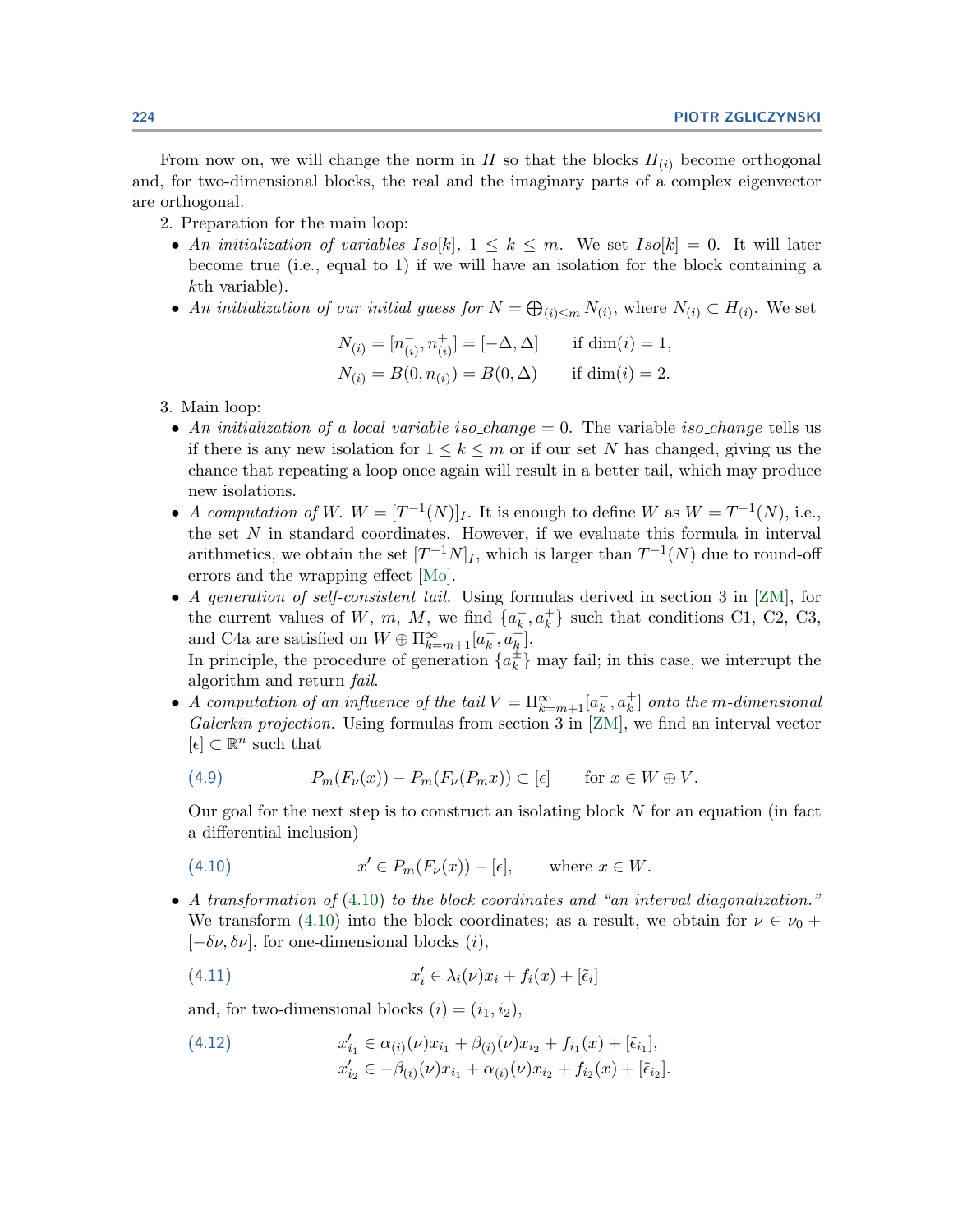<span id="page-10-0"></span>Observe that, since we are using the block coordinates, which diagonalize  $dP_mFP_m$ , for a small N the values  $f_i(x)$  for  $x \in N$  will usually be very small. For  $1 \leq i \leq m$ , we compute an interval  $(b_i, B_i)$  such that

$$
(4.13) \t f_i(W) + \tilde{\epsilon}_i \subset (b_i, B_i).
$$

Instead of [\(4.11\)](#page-9-0) and [\(4.12\)](#page-9-0), we will now consider the equations

$$
(4.14) \t\t x_i' \in \lambda_i(\nu)x_i + (b_i, B_i)
$$

and

(4.15) 
$$
x'_{i_1} \in \alpha_{(i)} x_{i_1} + \beta_{(i)} x_{i_2} + (b_{i_1}, B_{i_1}),
$$

$$
x'_{i_2} \in -\beta_{(i)} x_{i_1} + \alpha_{(i)} x_{i_2} + (b_{i_2}, B_{i_2}),
$$

respectively.

Let us stress that, in our computations, we have uniform bounds for  $\lambda_{(i)}(\nu)$ ,  $\alpha_{(i)}(\nu)$ , and  $\beta_{(i)}(\nu)$ . Namely, we have intervals  $[\lambda_{(i)}]$ ,  $[\alpha_{(i)}]$ , and  $[\beta_{(i)}]$  such that, for all  $\nu \in$  $[\nu_0 - \delta \nu, \nu_0 + \delta \nu]$ , the following hold:

$$
\lambda_{(i)}(\nu) \in [\lambda_{(i)}], \quad \alpha_{(i)}(\nu) \in [\alpha_{(i)}], \quad \beta_{(i)}(\nu) \in [\beta_{(i)}].
$$

• An isolation for  $1 \leq i \leq m$ . First observe that, since we are looking for an attracting fixed point, then  $\lambda_i < 0$  and  $\alpha_{(i)} < 0$  (provided  $x_0$  is a good approximation). For each block, we try to find an isolation as follows: for one-dimensional block  $(i)$ , we set

(4.16) 
$$
d_i^+ = \text{right}\left(-\frac{B_i}{[\lambda_i]}\right), \qquad d_i^- = \text{left}\left(-\frac{b_i}{[\lambda_i]}\right).
$$

Now if

$$
(4.17) \t\t [d_i^-, d_i^+] \subset [n_i^-, n_i^+],
$$

then an easy computation shows that we have an isolation for the  $(i)$ <sup>th</sup> block. For two-dimensional blocks  $(i)=(i_1, i_2)$ , we set

(4.18) 
$$
d_{(i)} = \text{right}\left(-\frac{B}{[\alpha_{(i)}]}\right),
$$

where  $B = \text{right}(\sqrt{(b_{i_1}, B_{i_1})^2 + (b_{i_2}, B_{i_2})^2})$ . It is easy to see that we have an isolation for the  $(i)$ <sup>th</sup> block on N if

$$
(4.19) \t\t\t n_{(i)} \geq d_{(i)}.
$$

If  $(4.17)$  holds for one-dimensional block  $(i)$ , then we set

$$
iso\_change = 1,
$$
  
\n
$$
n_i^+ = d_i^+, \quad n_i^- = d_i^-,
$$
  
\n
$$
Iso[i] = 1.
$$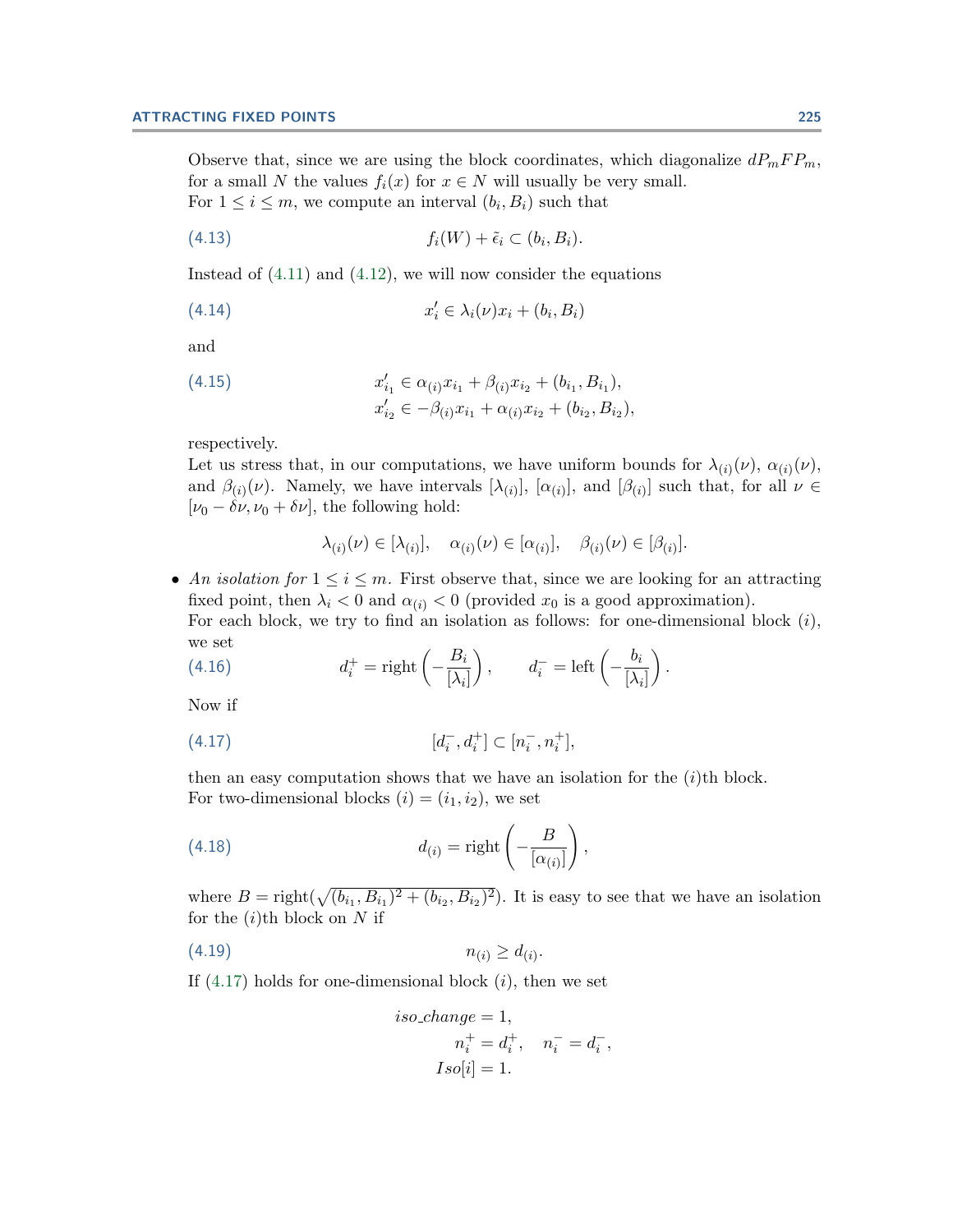If [\(4.19\)](#page-10-0) holds for two-dimensional block  $(i)=(i_1, i_2)$ , then we set

$$
iso\_change = 1,
$$
  
\n
$$
n_{(i)} = d_{(i)},
$$
  
\n
$$
Iso[i_1] = 1, \qquad Iso[i_2] = 1.
$$

Observe that, with these updates, we achieve the following: if  $iso-change = 1$ , then the current set N is a proper subset of the set N at the beginning of the loop. This guarantees that W and then also  $[\epsilon]$  will be smaller in the next iterate. This implies also that, if in one loop we have an isolation for a block  $(i)$ , then we will have an isolation for this block for all following iterations of the loop, and it creates a possibility for obtaining an isolation for other blocks in the next iterations.

• A verification of an isolation for all blocks. We check if, for all  $1 \leq k \leq m$ ,  $Iso[k] = 1$ . If this is the case, then we leave the loop because  $N$  is the desired trapping region. Otherwise, we check if iso\_change = 0. If this is the case, then the algorithm failed. If iso\_change  $= 1$ , we repeat the loop again.

4.Computation of l: From previous steps, we have a block decomposition of H, a change of coordinates T, a trapping region N, and a tail  $[a_k^-, a_k^+]_{k>m}$ .

We compute l using formulas from section [5](#page-13-0) on the set  $W = [T^{-1}(N)]_I \oplus \Pi_{k>m}[a_k^-, a_k^+]$ .

5. Output: We set  $x_c = m(N)$  (a center point of N). Let  $x_* = T^{-1}x_c$ .  $x_*$  is a center of a trapping region N expressed in the standard coordinates. We estimate  $|y - x_*|$  in various norms for all  $y \in T^{-1}(N) \oplus \Pi_{k>m}[a_k^-, a_k^+]$  (for example,  $L_2$ ,  $H^1$  etc.). If  $l < 0$ , then we can conclude that, close to  $x_{*}$ , there exists an attracting fixed point; otherwise, we can claim only the existence of a fixed point.

End of an algorithm.

**4.2. Numerical data from the proof of Theorem [4.1.](#page-6-0)** We have chosen m = 3 and  $M = 10$ . In fact, to complete the full algorithm successfully without checking that  $l < 0$ , i.e., to prove just the existence of a fixed point, it is enough to take  $m = 2$  (see the proof of Theorem 4.1 in  $[ZM]$ , but, in this case, we were unable to verify that  $l < 0$ .

Other starting parameters for the algorithm were given by

$$
x_0 = (0.712361, -0.12324, 0.0101787),
$$
  

$$
\Delta = 0.03125.
$$

 $x_0$  was found by simply integrating forward a three-dimensional Galerkin projection of  $(1.1)$ . We tried first  $\Delta = 10^{-5}$  and then  $\Delta = 5\Delta$  (we multiplied the current value of  $\Delta$  by 5) until we were able to successfully complete the algorithm.

From the approximate diagonalization, we list approximate eigenvalues and several most significant digits of interval matrixes  $T_l$  and  $T_l^{-1}$ . Diameters of entries in  $T_l$  and  $T_l^{-1}$  were smaller than  $10^{-15}$ .

$$
\lambda_1 \approx -51.46617, \qquad \lambda_2 \approx -7.7545, \qquad \lambda_3 \approx -0.52575.
$$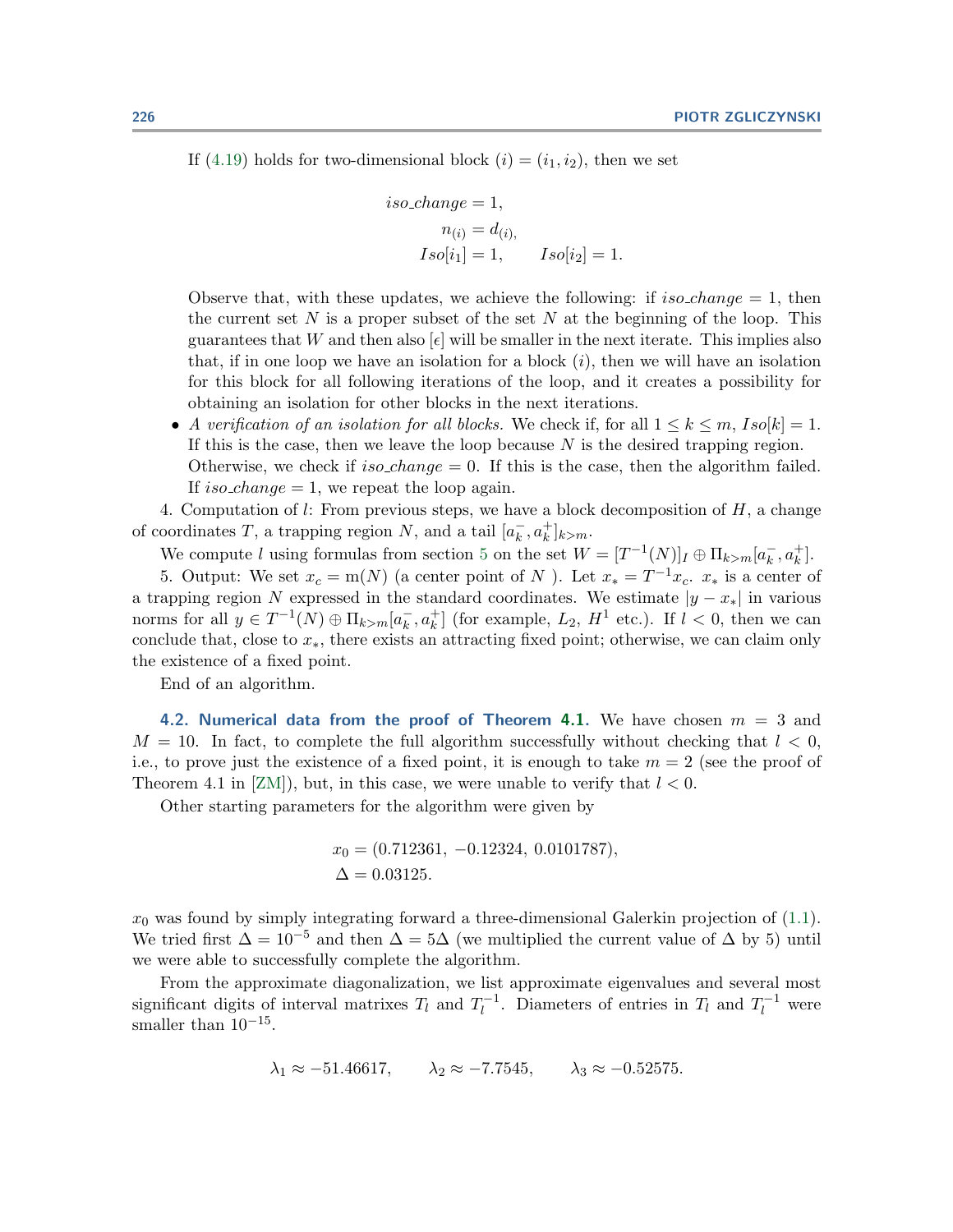We see that, in our block decomposition, we have only one-dimensional blocks.

$$
T_{l} = \begin{bmatrix} -0.0090621 & 0.09949 & 1.0087 \\ -0.39312 & -1.1041 & -0.069407 \\ -1.1408 & -0.21674 & -0.0066056 \end{bmatrix},
$$

$$
T_{l}^{-1} = \begin{bmatrix} 0.0065846 & 0.18519 & -0.94042 \\ -0.065071 & -0.97779 & 0.33745 \\ 0.99786 & 0.098106 & -0.041732 \end{bmatrix}.
$$

We obtained an isolation for  $1\leq i\leq 3$  after four iterates of the main loop for the set  $N$ are given by

$$
N = [-3.176878e - 04, 2.272739e - 04] \times [-3.618637e - 03, 3.756375e - 03] \times [-2.566221e - 02, 2.711549e - 02].
$$

For  $l$ , we have

$$
l < -0.05716.
$$

Below we list some other data obtained in the algorithm. The set  $W = [T^{-1}(N)]_I$  is given by

$$
W = [a_1^-, a_1^+] \times [a_2^-, a_2^+] \times [a_3^-, a_3^+],
$$
  
\n
$$
[a_1^-, a_1^+] = 0.711691 + [-0.0255012, 0.0255012],
$$
  
\n
$$
[a_2^-, a_2^+] = -0.123059 + [-0.0125283, 0.0125283],
$$
  
\n
$$
[a_3^-, a_3^+] = 0.01011 + [-0.00173494, 0.00173494].
$$

In Table 4.1, we list  $a_k^{\pm}$  for  $k > 4$ .

**Table 4.1** Estimates for the intervals  $[a_k^-, a_k^+]$  representing self-consistent a priori bounds in the proof of Theorem [4.1](#page-6-0).

| k.             | $ a_k^-, a_k^+ $                                               |
|----------------|----------------------------------------------------------------|
| 4              | $-6.77647 \cdot 10^{-4} + [-1.48185, 1.48185] \cdot 10^{-4}$   |
| $\mathbf{5}$   | $3.95994 \cdot 10^{-5} + [-1.10021, 1.10021] \cdot 10^{-5}$    |
| 6              | $-2.14113 \cdot 10^{-6} + [-7.10907, 7.10907] \cdot 10^{-7}$   |
| $\overline{7}$ | $1.09725 \cdot 10^{-7} + [-4.21541, 4.21541] \cdot 10^{-8}$    |
| 8              | $-5.41181 \cdot 10^{-9} + [-2.35893, 2.35893] \cdot 10^{-9}$   |
| 9              | $2.60507 \cdot 10^{-10} + [-2.10033, 2.10033] \cdot 10^{-10}$  |
| 10             | $-1.22454 \cdot 10^{-11} + [-3.57734, 3.57734] \cdot 10^{-10}$ |
| >10            | $[-1, 1] \cdot 4176.07/k^{10}$                                 |

For  $[\epsilon] = ([\epsilon_1], [\epsilon_2], [\epsilon_3]) ,$  we obtained the following numbers:

$$
[\epsilon_1] = -1.42733 \cdot 10^{-5} + [-5.37438, 5.37438] \cdot 10^{-6},
$$
  
\n
$$
[\epsilon_2] = 0.000342671 + [-0.000107623, 0.000107623],
$$
  
\n
$$
[\epsilon_3] = -0.00294653 + [-0.00074762, 0.00074762].
$$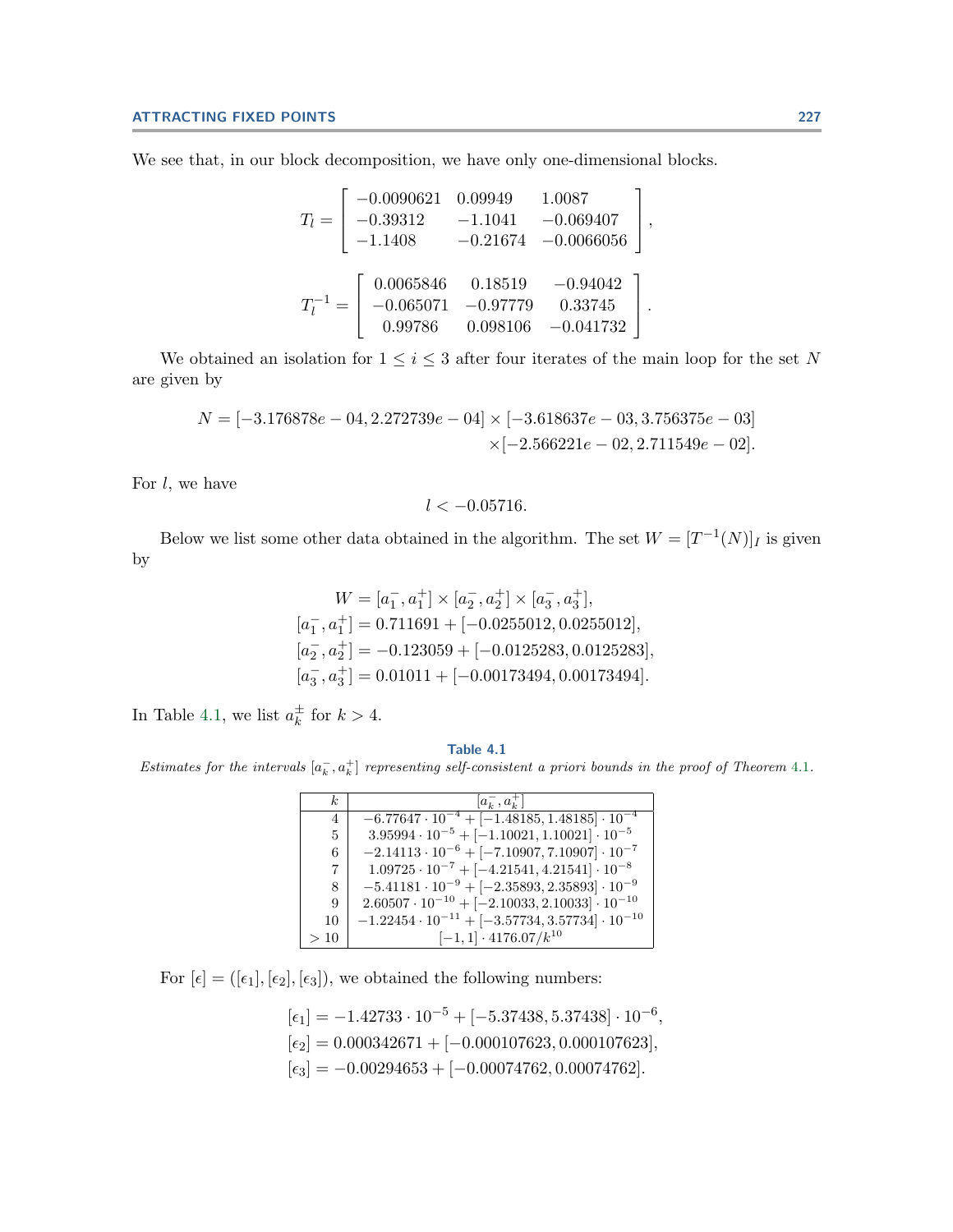<span id="page-13-0"></span>After passing to the block coordinates and an interval diagonalization, we obtained on  $N \oplus \Pi_{k>m}[a_k^-, a_k^+]$ 

$$
x'_1 \in [-0.01608764, 0.01150572] + [-52.28307, -50.65041]x_1,
$$
  
\n
$$
x'_2 \in [-0.02740801, 0.02844858] + [-7.932687, -7.574724]x_2,
$$
  
\n
$$
x'_3 \in [-0.01291743, 0.01364734] + [-0.5486830, -0.5033749]x_3.
$$

In Table 4.2, we list the computed upper bounds for  $l_i$  on  $N \oplus \Pi_{k>m} [a_k^-, a_k^+]$ . It is easy to see that  $l = l_3 < -0.05716$ .

**Table 4.2** Estimates from above on  $l_i$  from the computation of l in the proof of Theorem [4.1](#page-6-0).

| k. | $l_{k}$    |
|----|------------|
| 1  | -44.76     |
| 2  | -6.06      |
| 3  | $-0.05716$ |
| 4  | -160.6     |
| 5  | -425.8     |
| 6  | $-914.7$   |
| 7  | -1726.9    |
| 8  | -2979.6    |
| 9  | -4807.8    |
| 10 | -7364.5    |
| 10 | $-10820.7$ |

Observe that the value of  $l = -0.05716$  is close to zero. This is essentially due to the fact that we wanted to extend as much as possible the parameter interval. If we just choose  $\nu = 0.75$  with the same  $x_0$ , m, and M, then we obtain  $l = -0.348938$ . By increasing m and M, we can further decrease l up to  $\lambda_3$ . For example, for  $m = 15$  and  $M = 45$ , we obtained  $l = -0.52581.$ 

**5.Details for the KS equation.** The goal of this section is to derive formulas from which, for a given block decomposition and trapping region, the constants  $l_{(i)}$  for the KS equation may be computed, thus implementing step 4 of the algorithm of section [4.1.](#page-8-0)

**5.1. The KS equation in Fourier representation.** For the KS equation in one space dimension with periodic and odd boundary conditions, we have the following infinite ladder of equations for the Fourier coefficients (see [\[ZM\]](#page-20-0)):

(5.1) 
$$
\dot{a}_k = F_k(a) = \lambda_k a_k + N_k(a),
$$

$$
\lambda_k = k^2 (1 - \nu k^2),
$$

(5.3) 
$$
N_k(a) = -k \sum_{n=1}^{k-1} a_n a_{k-n} + 2k \sum_{n=1}^{\infty} a_n a_{n+k}.
$$

Hence we obtain

$$
\frac{\partial N_i}{\partial a_j} = 2ia_{i+j} \quad \text{for } i = j,
$$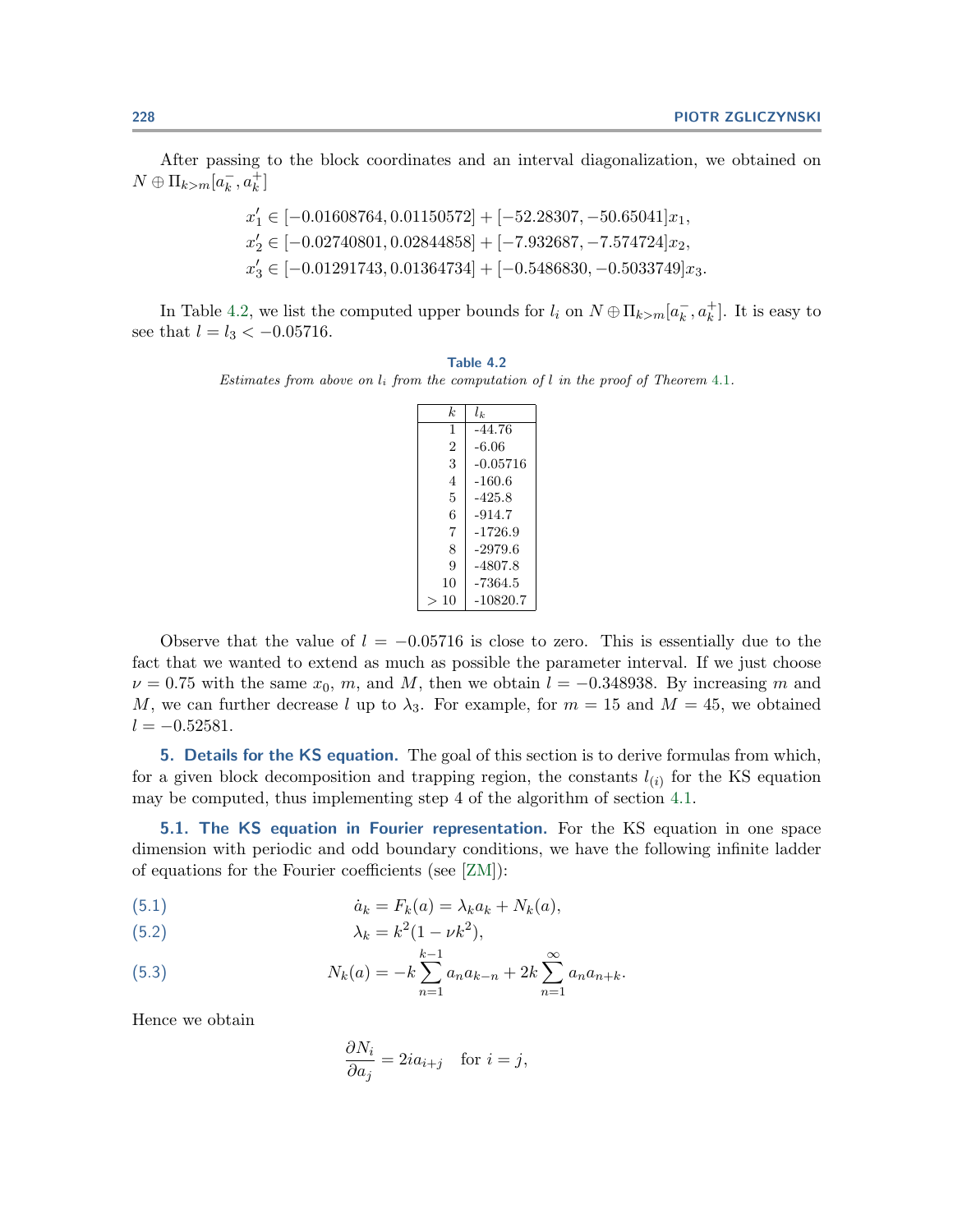$$
\frac{\partial N_i}{\partial a_j} = -2ia_{i-j} + 2ia_{i+j} \quad \text{for } j < i,
$$
\n
$$
\frac{\partial N_i}{\partial a_j} = 2ia_{j-i} + 2ia_{i+j} \quad \text{for } j > i,
$$
\n
$$
\frac{\partial F_i}{\partial a_j} = i^2(1 - \nu i^2)\delta_{ij} + \frac{\partial N_i}{\partial a_j}.
$$

<span id="page-14-0"></span>**5.2. Coordinate change and block-decomposition.** The following lemma does not require any proof.

Lemma 5.1. Let  $A: H \to H$  be a linear coordinate change of the form

$$
A: X_m \oplus Y_m \to X_m \oplus Y_m,
$$
  

$$
A(x \oplus y) = Ax \oplus y.
$$

Let  $\tilde{F} = A \circ F \circ A^{-1}$ . ( $\tilde{F}$  is F expressed in new coordinates.)

$$
\frac{\partial \tilde{F}_i}{\partial x_j} = \sum_{k,l=1}^m A_{ik} \frac{\partial F_k}{\partial x_l} A_{lj}^{-1} \quad \text{for } i \le m \text{ and } j \le m,
$$
\n
$$
\frac{\partial \tilde{F}_i}{\partial x_j} = \sum_{k \le m} A_{ik} \frac{\partial F_k}{\partial x_j} \qquad \text{for } i \le m \text{ and } j > m,
$$
\n
$$
\frac{\partial \tilde{F}_i}{\partial x_j} = \sum_{l \le m} \frac{\partial F_i}{\partial x_l} A_{lj}^{-1} \qquad \text{for } i > m \text{ and } j \le m,
$$
\n
$$
\frac{\partial \tilde{F}_i}{\partial x_j} = \frac{\partial F_i}{\partial x_j} \qquad \text{for } i > m \text{ and } j > m.
$$

Consider now the KS equation and assume that  $W = N \oplus \prod_{k=m+1}^{\infty} [a_k^-, a_k^+]$  is a trapping region representing self-consistent bounds for a fixed point. Let the numbers  $m < M$  be as in conditions C1, C2, and C3, and we assume that  $a_k^{\pm} = \pm \frac{C}{k^s}$  for  $k > M$  (as in [\[ZM\]](#page-20-0)).

Let  $A \in \mathbb{R}^{m \times m}$  be a coordinate change around an approximate fixed point in  $X_m$  for the m-dimensional Galerkin projection of  $(5.1)$ . This matrix induces a coordinate change in H. For our purpose, it is optimal to choose A so that the m-dimensional Galerkin projection of  $F$  is very close to a diagonal matrix (or to a block diagonal matrix when complex eigenvalues are present).

From now on, we will use these new coordinates on  $H$ . We also change the norm so that the new coordinates become orthogonal. We define the splitting of  $P_mH$  into blocks which are either two-dimensional (complex eigenvalue) or one-dimensional (real eigenvalue). For the KS equation, there was no need to consider more complicated situations. For  $(i) > m$ , all blocks are one-dimensional.(These coordinates are not affected by our coordinate change.)

We would like to derive the formula for

(5.4) 
$$
l_{(i)} := \sup_{x \in W} \mu \left( \frac{\partial \tilde{F}_{(i)}}{\partial x_{(i)}}(x) \right) + \sum_{(j),(j) \neq (i)} \sup_{x \in W} \left| \frac{\partial \tilde{F}_{(i)}}{\partial x_{(j)}}(x) \right|.
$$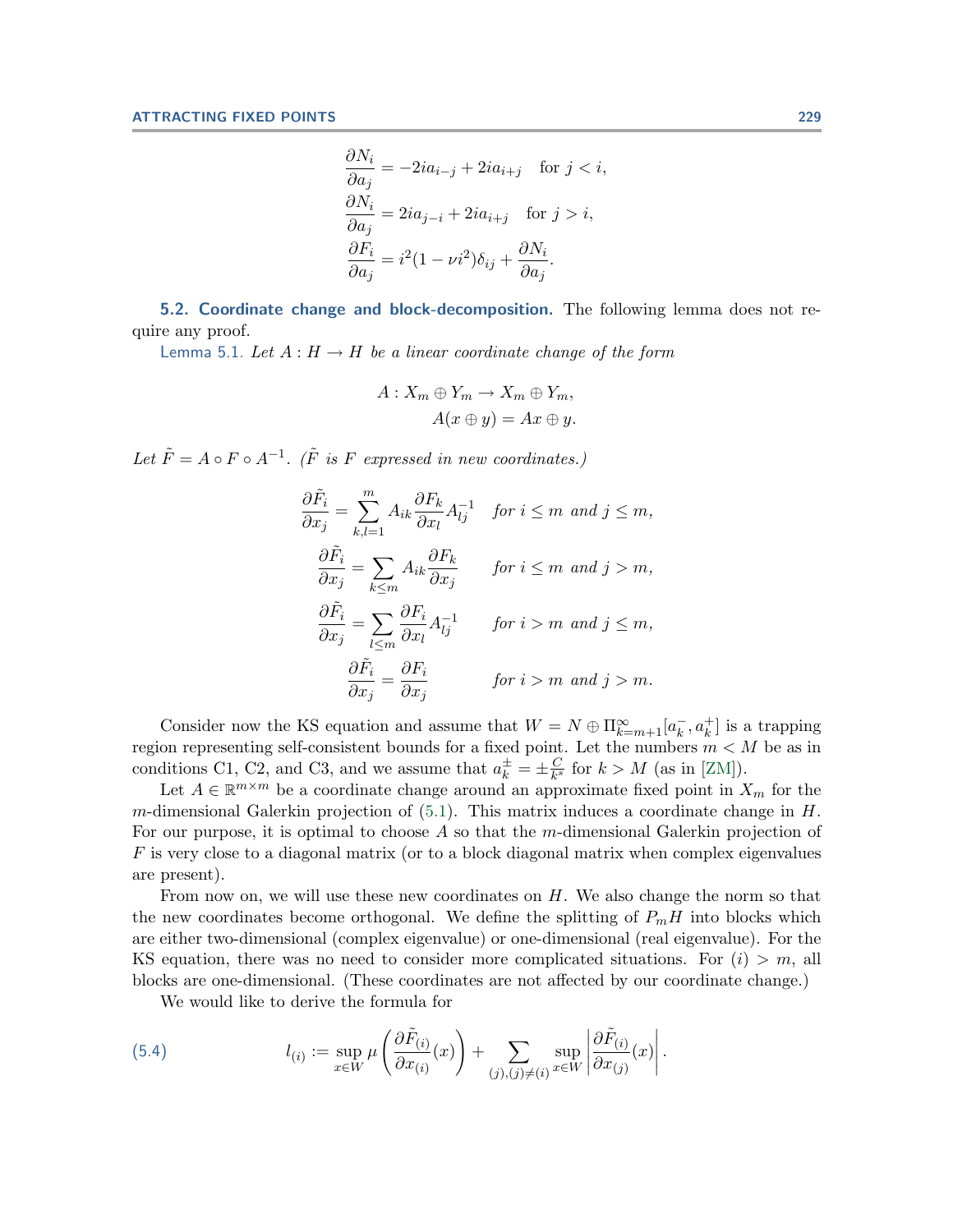<span id="page-15-0"></span>We define  $S(l)$  by

$$
S(l) = \sum_{k \ge l} \sup_{a \in W} |a_k|.
$$

We estimate  $S(l)$  from above using the following lemma. Lemma 5.2. Assume that  $|a_k(W)| \leq \frac{C}{k^s}$  for  $k > M$ ,  $s > 1$ ; then

$$
S(l) < \sum_{k=l}^{M} |a_k(W)| + \frac{C}{(s-1)M^{s-1}} \quad \text{for } l \le M,
$$
\n
$$
S(l) < \frac{C}{(s-1)(l-1)^{s-1}} \quad \text{for } l > M.
$$

Proof. Observe that

(5.5) 
$$
\sum_{k=l}^{\infty} \frac{1}{k^s} < \int_{l-1}^{\infty} \frac{dx}{x^s} = \frac{1}{(s-1)(l-1)^{s-1}}.
$$

We set

(5.6) 
$$
\overline{S}(l) = \sum_{k=l}^{M} |a_k(W)| + \frac{C}{(s-1)M^{s-1}} \text{ for } l \leq M,
$$

(5.7) 
$$
\overline{S}(l) = \frac{C}{(s-1)(l-1)^{s-1}} \text{ for } l > M.
$$

**5.3. Formulas for one-dimensional blocks.** Observe that, if  $dim(i) = 1$ , then  $\frac{\partial \tilde{F}_{(i)}}{\partial x_{(i)}} \in \mathbb{R}$ ; hence

(5.8) 
$$
\mu\left(\frac{\partial \tilde{F}_{(i)}}{\partial x_{(i)}}\right) = \frac{\partial \tilde{F}_{(i)}}{\partial x_{(i)}}.
$$

Lemma 5.3. Assume  $(i) \leq m$  and dim  $(i) = 1$ .

$$
\sup_{x \in W} \mu \left( \frac{\partial \tilde{F}_{(i)}}{\partial x_{(i)}}(x) \right) + \sum_{(j) \neq (i)} \sup_{x \in W} \left| \frac{\partial \tilde{F}_{(i)}}{\partial x_{(j)}}(x) \right|
$$
  

$$
\leq \bar{l}_i := \sup_{x \in W} \frac{\partial \tilde{F}_i}{\partial x_i}(x) + \sum_{j \neq i, j \leq m} \sup_{x \in W} \left| \frac{\partial \tilde{F}_i}{\partial x_j}(x) \right|
$$
  
+ 
$$
2 \sum_{k \leq m} k |A_{ik}| (\overline{S}(m - k + 1) + \overline{S}(m + k + 1)).
$$

*Proof.* Observe that, when  $(j) = (j_1, j_2)$  is a two-dimensional block, then we need to compute the norm of  $\left[\frac{\partial \tilde{F}_i}{\partial x_{j_1}}(x), \frac{\partial \tilde{F}_i}{\partial x_{j_2}}(x)\right]$ . It is easy to see that this norm is less than or equal to

$$
\left|\frac{\partial \tilde{F}_i}{\partial x_{j_1}}(x)\right| + \left|\frac{\partial \tilde{F}_i}{\partial x_{j_2}}(x)\right|.
$$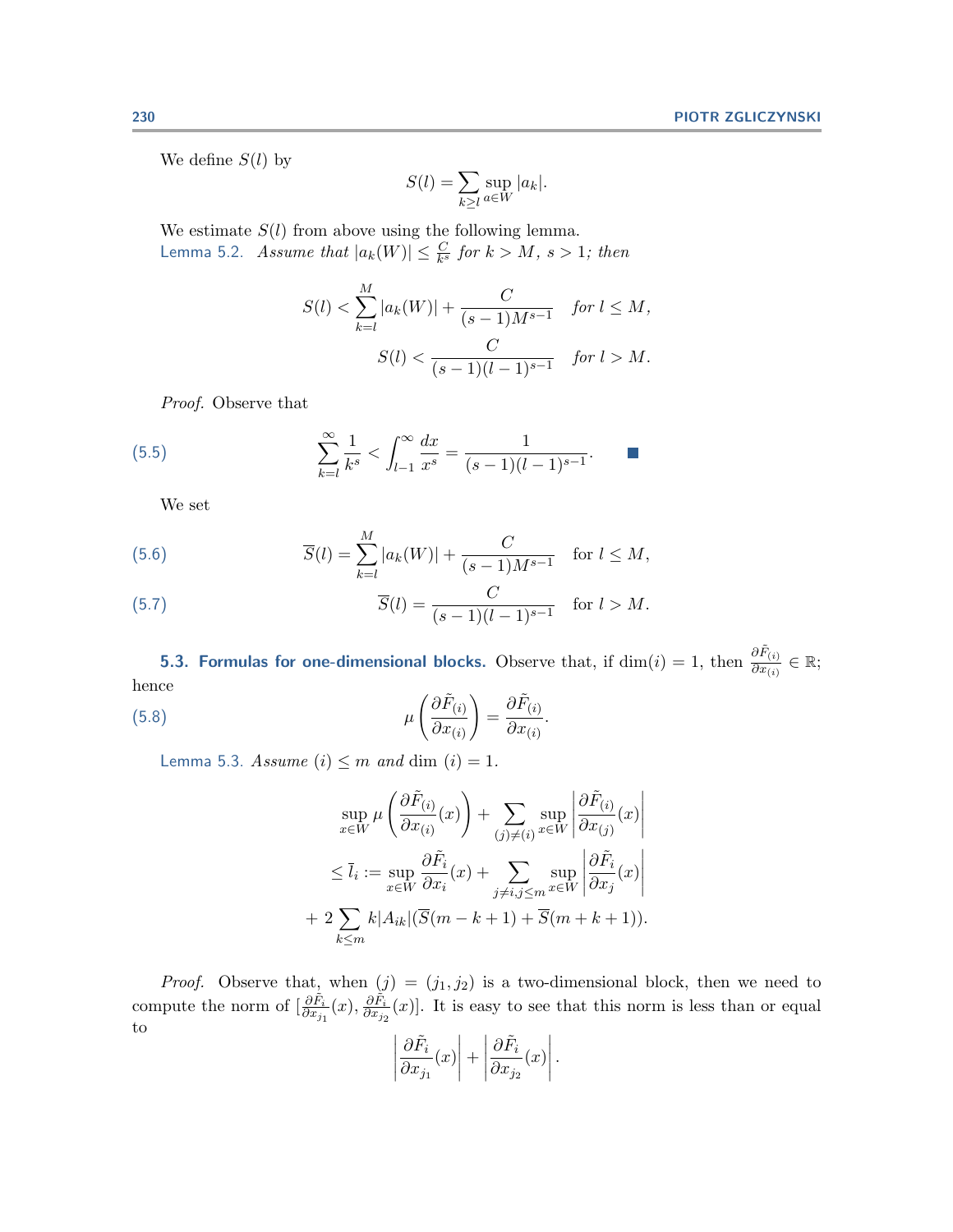## **ATTRACTING FIXED POINTS 231**

This means that ignoring the block structure is safe (we have an inequality in the correct direction); hence we obtain

(5.9) 
$$
\sum_{(j)\neq(i)} \left| \frac{\partial \tilde{F}_{(i)}}{\partial x_{(j)}}(W) \right| \leq \sum_{j\neq i} \left| \frac{\partial \tilde{F}_{i}}{\partial x_{j}}(W) \right|.
$$

To finish the proof, it is enough to show that

(5.10) 
$$
\sum_{j>m} \left| \frac{\partial \tilde{F}_i}{\partial x_j}(W) \right| \leq 2 \sum_{k \leq m} k |A_{ik}| (S(m-k+1) + S(m+k+1)).
$$

Observe that, from Lemma [5.1,](#page-14-0) it follows that

$$
\sum_{j>m} \left| \frac{\partial \tilde{F}_i}{\partial x_j}(W) \right| \leq \sum_{j>m} \sum_{k \leq m} |A_{ik}| 2k(|a_{j-k}(W)| + |a_{j+k}(W)|)
$$
  
= 
$$
\sum_{k \leq m} |A_{ik}| 2k \left( \sum_{j>m} |a_{j-k}(W)| + |a_{j+k}(W)| \right)
$$
  
= 
$$
\sum_{k \leq m} |A_{ik}| 2k (S(m - k + 1) + S(m + k + 1)).
$$

Observe that, from our assumptions about the decomposition of  $H$ , it follows that all blocks  $(i)$ , such that  $(i) > m$ , are one-dimensional.

Lemma 5.4. For  $m < i \leq M$ , we have

$$
\sup_{x \in W} \mu \left( \frac{\partial \tilde{F}_{(i)}}{\partial x_{(i)}}(x) \right) + \sum_{(j),(j)\neq(i)} \sup_{x \in W} \left| \frac{\partial \tilde{F}_{(i)}}{\partial x_{(j)}}(x) \right|
$$
  

$$
\leq \bar{l}_i = i^2 (1 - \nu i^2) + \sum_{j \leq M} \sup_{x \in W} \left| \frac{\partial \tilde{N}_i}{\partial x_j}(x) \right| + 2i(\overline{S}(M + 1 - i) + \overline{S}(i + M + 1)).
$$

Proof. Just as in the proof of Lemma [5.3,](#page-15-0) we can ignore the block structure here. It is easy to see that

(5.11) 
$$
\sup_{x \in W} \frac{\partial \tilde{F}_i}{\partial x_i}(x) + \sum_{j \neq i} \sup_{x \in W} \left| \frac{\partial \tilde{F}_i}{\partial x_j}(x) \right| \leq i^2 (1 - \nu i^2) + \sum_{j=1}^{\infty} \sup_{x \in W} \left| \frac{\partial \tilde{N}_i}{\partial x_j}(x) \right|.
$$

Therefore, to finish the proof, it is enough to show that

(5.12) 
$$
\sum_{j=M+1}^{\infty} \sup_{x \in W} \left| \frac{\partial \tilde{N}_i}{\partial x_j}(x) \right| < 2i(S(M+1-i) + S(i+M+1)).
$$

We proceed as follows:

$$
\sum_{j=M+1}^{\infty} \sup_{x \in W} \left| \frac{\partial \tilde{N}_i}{\partial x_j}(x) \right| = \sum_{j=M+1}^{\infty} \sup_{x \in W} \left| \frac{\partial N_i}{\partial x_j}(x) \right|
$$
  

$$
\leq \sum_{j=M+1}^{\infty} 2i(|a_{j-i}(W)| + |a_{i+j}(W)|) \leq 2i(S(M+1-i) + S(M+1+i)).
$$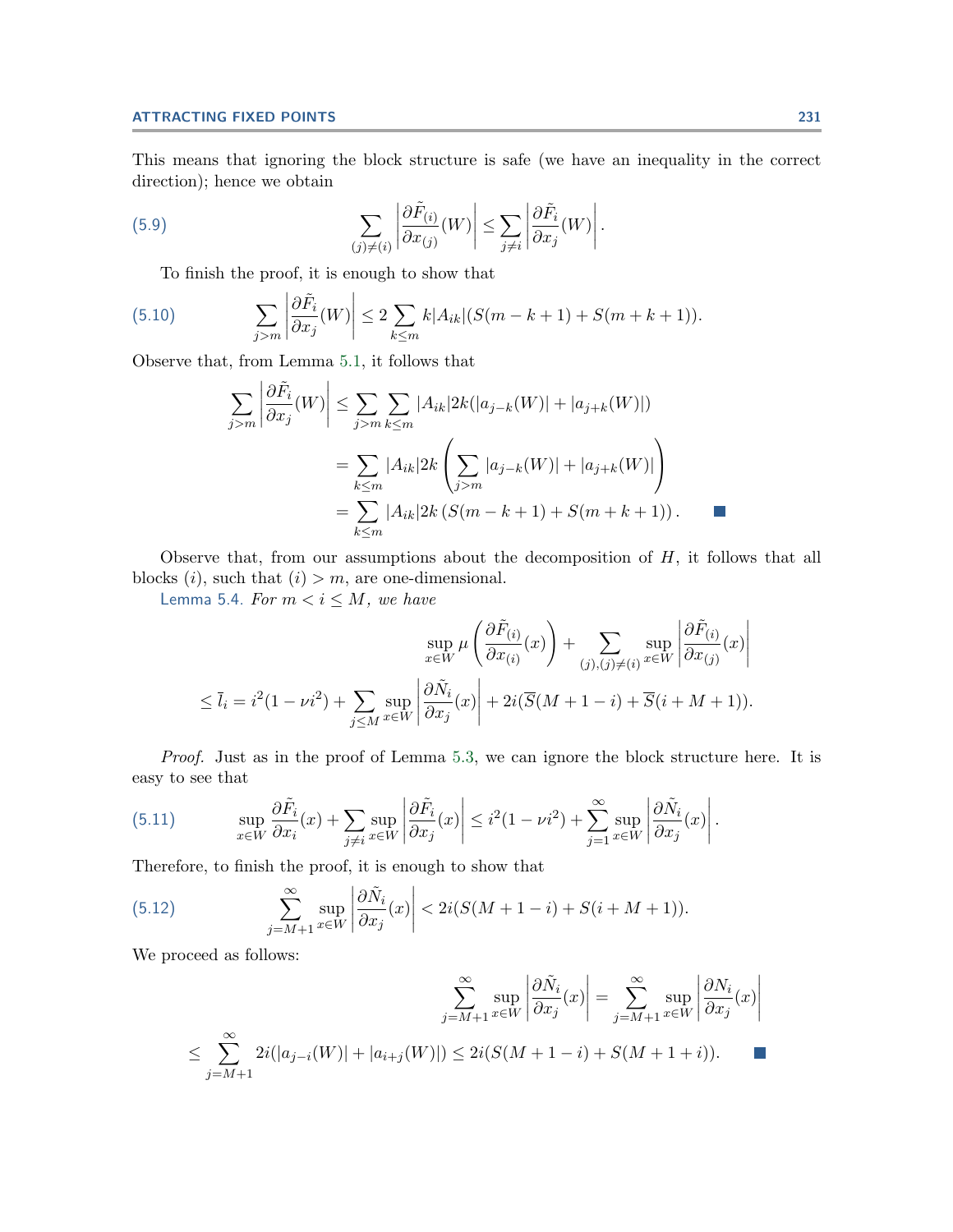<span id="page-17-0"></span>Lemma 5.5. For  $(i) > m$ , we have

$$
\sup_{x \in W} \mu \left( \frac{\partial \tilde{F}_{(i)}}{\partial x_{(i)}}(x) \right) + \sum_{(j) \neq (i)} \sup_{x \in W} \left| \frac{\partial \tilde{F}_{(i)}}{\partial x_{(j)}}(x) \right| \leq \bar{l}_i := i^2 (1 - \nu i^2) + 2im(\overline{S}(i - m) + \overline{S}(i + 1)) \max_{k, l = 1, ..., m} |A_{kl}^{-1}| + 2i(\overline{S}(i + m + 1) + 2\overline{S}(1)).
$$

Proof. Just as in the proof of Lemma [5.3,](#page-15-0) we can ignore the block structure here. It is easy to see that

(5.13) 
$$
\sup_{x \in W} \frac{\partial \tilde{F}_i}{\partial x_i}(x) + \sum_{j \neq i} \sup_{x \in W} \left| \frac{\partial \tilde{F}_i}{\partial x_j}(x) \right| \leq i^2 (1 - \nu i^2) + \sum_{j=1}^{\infty} \sup_{x \in W} \left| \frac{\partial \tilde{N}_i}{\partial x_j}(x) \right|.
$$

Therefore, to finish the proof, it is enough to show that

(5.14) 
$$
\sum_{j=1}^{m} \sup_{x \in W} \left| \frac{\partial \tilde{N}_i}{\partial x_j}(x) \right| \leq 2im(S(i-m) + S(i+1)) \max_{k,l=1,\dots,m} |A_{kl}^{-1}|,
$$

(5.15) 
$$
\sum_{j=m+1}^{\infty} \sup_{x \in W} \left| \frac{\partial \tilde{N}_i}{\partial x_j}(x) \right| \le 2i(S(i+m+1)+2S(1)).
$$

To prove (5.14), observe that

$$
\sum_{j=1}^{m} \sup_{x \in W} \left| \frac{\partial \tilde{N}_i}{\partial x_j}(x) \right| = \sum_{j=1}^{m} \sup_{x \in W} \left| \sum_{l=1}^{m} \frac{\partial N_i}{\partial x_l}(x) A_{lj}^{-1} \right|
$$
  
\n
$$
\leq \sum_{j=1}^{m} \sum_{l=1}^{m} 2i(|a_{i-l}(W)| + |a_{i+l}(W)|)|A_{lj}^{-1}|
$$
  
\n
$$
\leq 2i \sum_{j=1}^{m} (S(i-m) + S(i+1)) \max_{k,l=1,\dots,m} |A_{kl}^{-1}|
$$
  
\n
$$
= 2im(S(i-m) + S(i+1)) \max_{k,l=1,\dots,m} |A_{kl}^{-1}|.
$$

To prove (5.15), we proceed as follows:

$$
\sum_{j=m+1}^{\infty} \sup_{x \in W} \left| \frac{\partial \tilde{N}_i}{\partial x_j}(x) \right| = \sum_{j=m+1}^{\infty} \sup_{x \in W} \left| \frac{\partial N_i}{\partial x_j}(x) \right|
$$
  
\n
$$
\leq \sum_{m < j < i} (2i(|a_{i-j}(W)| + |a_{i+j}(W)|))
$$
  
\n
$$
+ 2i|a_{2i}(W)| + \sum_{j > i} 2i(|a_{j-i}(W)| + |a_{i+j}(W)|)
$$
  
\n
$$
\leq 2i \left( \sum_{j > m} |a_{i+j}(W)| + \sum_{m < j < i} |a_{i-j}(W)| + \sum_{j > i} |a_{j-i}(W)| \right)
$$
  
\n
$$
< 2i (S(i+m+1) + 2S(1)).
$$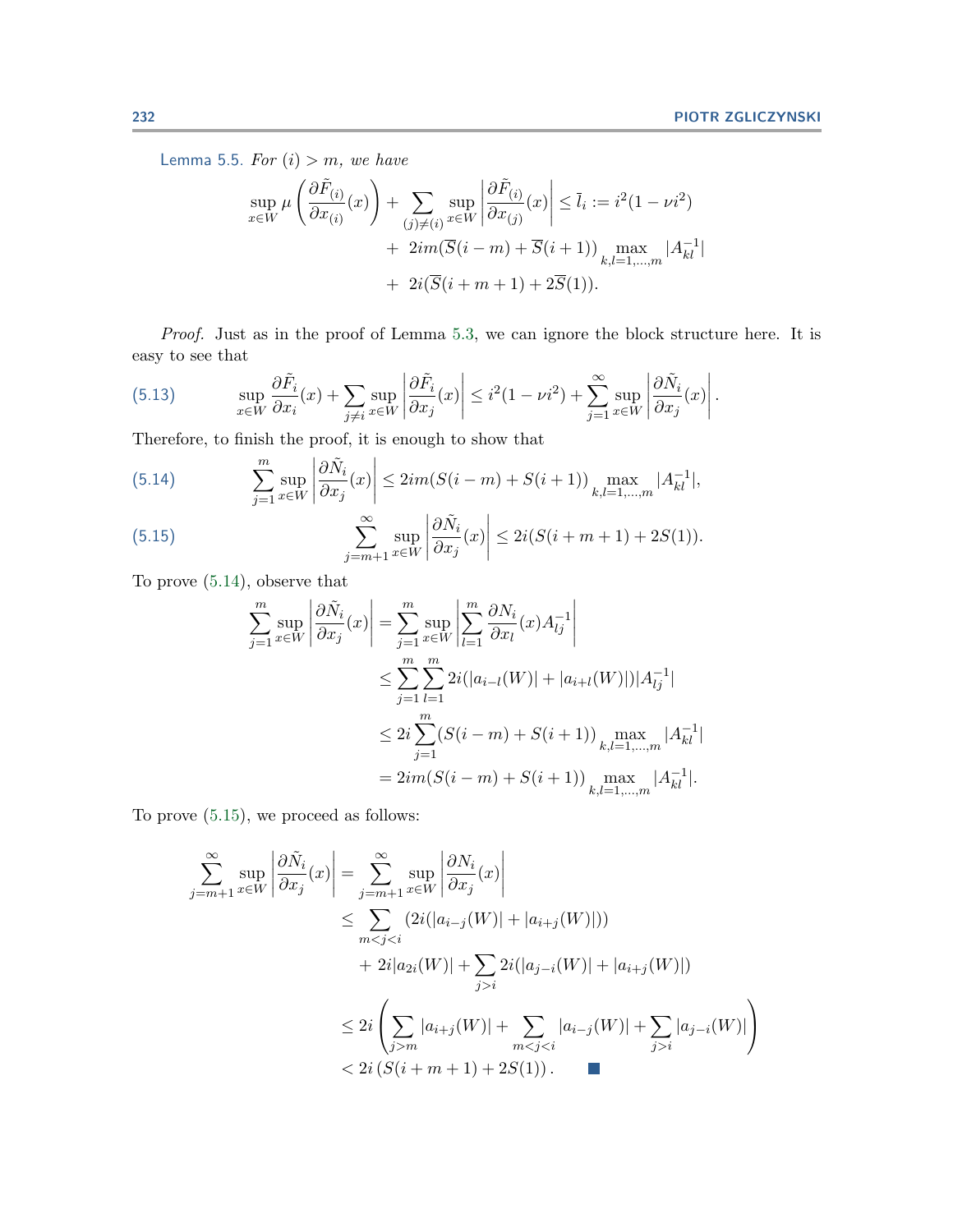<span id="page-18-0"></span>The following lemma shows how to handle the case of large i. Lemma 5.6. If, for some  $n>m$ ,  $\overline{l}_n < 0$ , then

$$
(5.16) \t\t 0 > \bar{l}_i > \bar{l}_j \t \text{for} \t i < j, \t i \ge n.
$$

Proof. From Lemma [5.5,](#page-17-0) it follows that

$$
\bar{l}_i = i((i - \nu i^3) + 2m(\bar{S}(i - m) + \bar{S}(i + 1))a + 2(\bar{S}(i + m + 1) + 2\bar{S}(1))),
$$

where  $a = \max_{k,l=1,...,m} |A_{kl}^{-1}|$ .

Hence (5.17)  $\overline{l}_i = i((i - \nu i^3) + f(i)),$ 

where  $f(i)$  is a positive decreasing function of i. Since  $\bar{l}_n < 0$ , then  $(n - \nu n^3) < 0$  also, and it is easy to see that the function  $i \mapsto (i - \nu i^3)$  is decreasing and negative for  $i \geq n$ .

**5.4. Formulas for "complex" blocks.** The purpose of this subsection is to derive a formula for  $l_{(i)}$  in case of a two-dimensional block from the diagonalization corresponding to a complex eigenvalue. The main results are summarized in Lemmas  $5.8$  and  $5.9$ .

Lemma 5.7. Let  $Q \in \mathbb{R}^{2 \times 2}$ ; then (in the Euclidean norm)

$$
|Q| \le \sqrt{Q_{11}^2 + Q_{12}^2} + \sqrt{Q_{21}^2 + Q_{22}^2}.
$$

*Proof.* Let  $v = (v_1, v_2)$ ; then

$$
|Qv| \le |Q_{11}v_1 + Q_{12}v_2| + |Q_{21}v_1 + Q_{22}v_2| \le \sqrt{Q_{11}^2 + Q_{12}^2}|v| + \sqrt{Q_{21}^2 + Q_{22}^2}|v|.
$$

Lemma 5.8. If  $(i)=(i_1, i_2)$ , then

$$
\sup_{x \in W} \mu\left(\frac{\partial \tilde{F}_{(i)}}{\partial x_{(i)}}\right) \le \max_{k=1,2} \left( \sup_{x \in W} \frac{\partial \tilde{F}_{i_k}}{\partial x_{i_k}}(x) \right) + \sup_{x \in W} 1/2 \left| \frac{\partial \tilde{F}_{i_1}}{\partial x_{i_2}}(x) + \frac{\partial \tilde{F}_{i_2}}{\partial x_{i_1}}(x) \right|.
$$

Proof. The proof is an immediate consequence of Theorem [3.5](#page-4-0) and the Gershgorin theorem (see [\[QSS,](#page-20-0) Property 5.2]).  $\sim$ 

Observe that, from the diagonalization of a block corresponding to a complex eigenvalue, we obtain

$$
\frac{\partial \tilde{F}_{(i)}}{\partial x_{(i)}} \approx \left[ \begin{array}{cc} \alpha & \beta \\ -\beta & \alpha \end{array} \right];
$$

hence  $\sup_{x \in W} 1/2 |\frac{\partial \tilde{F}_{i_1}}{\partial x_{i_2}}$  $\frac{\partial \tilde{F}_{i_1}}{\partial x_{i_2}}(x) + \frac{\partial \tilde{F}_{i_2}}{\partial x_{i_1}}(x)$  is usually very small. The following lemma takes care of nondiagonal terms.

Lemma 5.9. If  $(i)=(i_1, i_2), (i) \leq m$ , then

$$
\sum_{(j),(j)\neq(i)} \sup_{x\in W} \left| \frac{\partial \tilde{F}_{(i)}}{\partial x_{(j)}}(x) \right| \leq \sum_{j\leq M, j\neq i_1, i_2} \sup_{x\in W} \sqrt{\left( \frac{\partial \tilde{F}_{i_1}}{\partial x_j} \right)^2 + \left( \frac{\partial \tilde{F}_{i_2}}{\partial x_j} \right)^2} + \sum_{l=1,2} \sum_{k\leq m} 2|A_{i_l,k}|k(\overline{S}(M+1-k) + \overline{S}(M+1+k)).
$$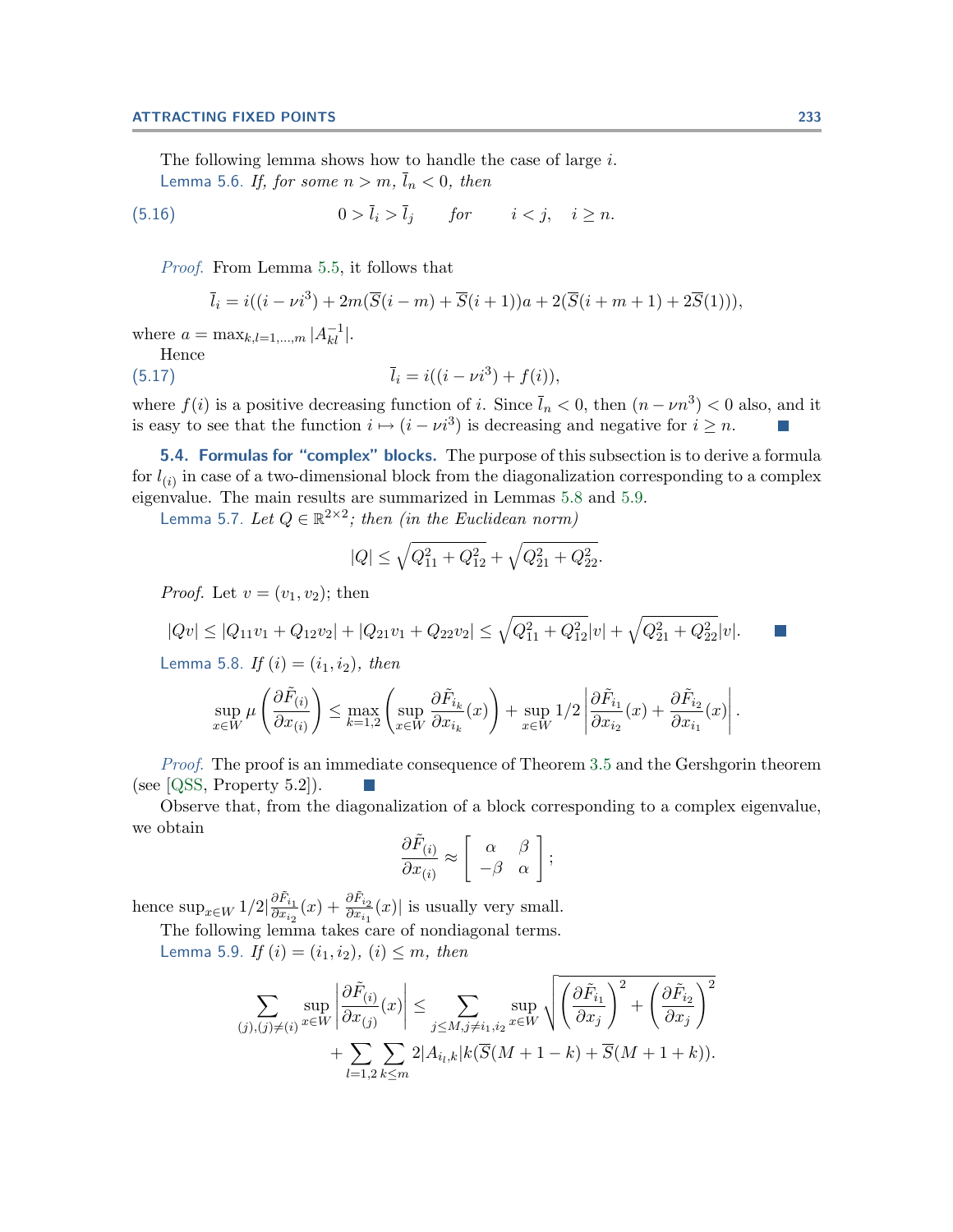*Proof.* If dim  $(j) = 1$ , then

(5.18) 
$$
\frac{\partial \tilde{F}_{(i)}}{\partial x_{(j)}}(x) = \left[\frac{\partial \tilde{F}_{i_1}}{\partial x_j}(x), \frac{\partial \tilde{F}_{i_2}}{\partial x_j}(x)\right].
$$

Therefore, we obtain

(5.19) 
$$
\left| \frac{\partial \tilde{F}_{(i)}}{\partial x_{(j)}}(x) \right| = \sqrt{\left( \frac{\partial \tilde{F}_{i_1}}{\partial x_j}(x) \right)^2 + \left( \frac{\partial \tilde{F}_{i_2}}{\partial x_j}(x) \right)^2}.
$$

From Lemma [5.7,](#page-18-0) it follows that we can ignore the block structure for all blocks different from (i) and use the above formula for all coordinates.

Therefore, we have

(5.20) 
$$
\sum_{(j)\neq(i)} \sup_{x\in W} \left| \frac{\partial \tilde{F}_{(i)}}{\partial x_{(j)}}(x) \right| \leq \sum_{j\neq i_1,i_2} \sup_{x\in W} \sqrt{\left( \frac{\partial \tilde{F}_{i_1}}{\partial x_j} \right)^2 + \left( \frac{\partial \tilde{F}_{i_2}}{\partial x_j} \right)^2}.
$$

To finish the proof, it is enough to show that

$$
\sum_{j>M} \sup_{x \in W} \sqrt{\left(\frac{\partial \tilde{F}_{i_1}}{\partial x_j}\right)^2 + \left(\frac{\partial \tilde{F}_{i_2}}{\partial x_j}\right)^2}
$$

$$
\leq \sum_{l=1,2} \sum_{k \leq m} 2|A_{i_l,k}|k(S(M+1-k) + S(M+1+k)).
$$

To make the notation less cumbersome, we will drop  $\sup_{x\in W}$  from the computations below:

(5.21) 
$$
\sum_{j>M} \sqrt{\left(\frac{\partial \tilde{F}_{i_1}}{\partial x_j}\right)^2 + \left(\frac{\partial \tilde{F}_{i_2}}{\partial x_j}\right)^2} \leq \sum_{j>M} \left|\frac{\partial \tilde{F}_{i_1}}{\partial x_j}\right| + \sum_{j>M} \left|\frac{\partial \tilde{F}_{i_2}}{\partial x_j}\right|.
$$

We have, for  $l = 1, 2$  (observe that  $i_l \leq m$ ),

 $\vert \cdot \vert$ 

$$
\sum_{j>M} \left| \frac{\partial \tilde{F}_{i_l}}{\partial x_j} \right| \leq \sum_{j>M} \sum_{k \leq m} |A_{i_l,k}| \left| \frac{\partial F_k}{\partial x_j} \right|
$$
  
= 
$$
\sum_{k \leq m} |A_{i_l,k}| \sum_{j>M} \left| \frac{\partial F_k}{\partial x_j} \right| \leq \sum_{k \leq m} 2k |A_{i_l,k}| \sum_{j>M} (|a_{j-k}| + |a_{j+k}|)
$$
  

$$
\leq \sum_{k \leq m} 2k |A_{i_l,k}| (S(M+1-k) + S(M+1+k)).
$$

This finishes the proof.